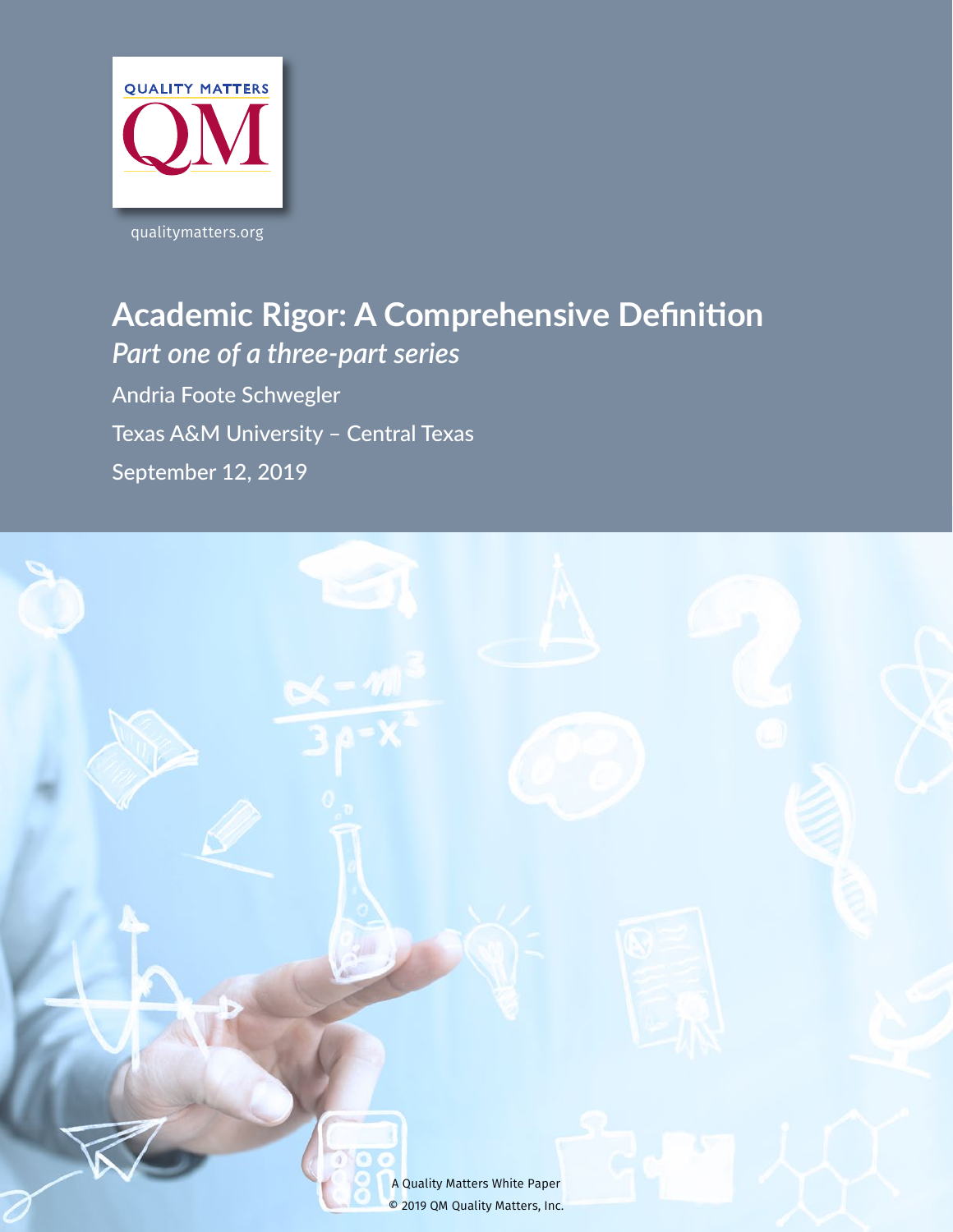# Table of Contents

| The Role of Learning in Higher Education                                 | 3              |
|--------------------------------------------------------------------------|----------------|
| Purpose of Higher Education                                              | 3              |
| <b>Empirical Evidence on Student Learning</b>                            | 5              |
| Academic Rigor As a Negotiable Standard                                  | $\overline{7}$ |
| <b>Defining Academic Rigor</b>                                           | 10             |
| Qualities of Rigor Derived from Experience with Teaching and Learning    | 10             |
| Qualities of Rigor Derived from Psychological Research on Human Learning | 13             |
| An Integrated Definition of Academic Rigor                               | 16             |
| Intentionally crafted and sequenced learning activities and interactions |                |
| that are supported by research                                           | 16             |
| Opportunities for students to create their own understanding or          |                |
| interpretation of information                                            | 17             |
| Opportunities for students to demonstrate their understanding or         |                |
| interpretation of information                                            | 18             |
| Opportunities for students to support their understanding or             |                |
| interpretation of information with evidence                              | 19             |
| Conclusion                                                               | 19             |
| <b>References</b>                                                        | 20             |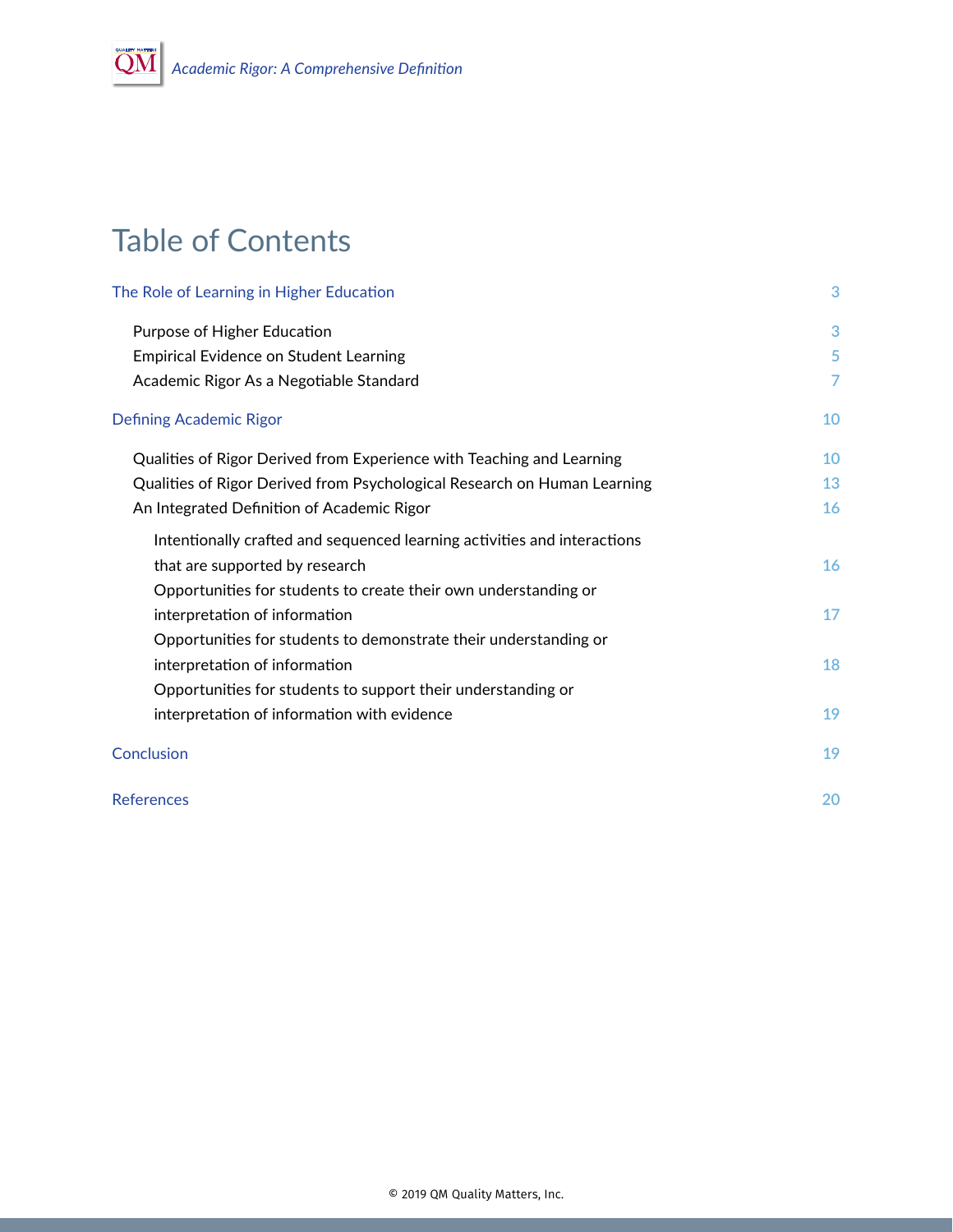## <span id="page-2-0"></span>Academic Rigor

Multiple attempts to define academic rigor have not resulted in a widely accepted definition, which is posing challenges in higher education. Currently, the value of higher education is being questioned as it is not apparent to many what the purpose of higher education is or how it applies to real world and work contexts. Concerns are supported by evidence revealing limited student learning, grade inflation, and persistent achievement gaps. Given this context, the purpose of a higher education needs to be clearly articulated and enforced, and a definition of academic rigor that can be observed and improved upon may serve to facilitate this goal.

# The Role of Learning in Higher Education

## **PURPOSE OF HIGHER EDUCATION**

Discussions of academic rigor assume that the purpose of obtaining a higher education is to advance student learning, and academic rigor is a mechanism to do so. However, this focus on learning as the primary goal of higher education may not be widely shared today. Labaree (1997) described competing goals imposed upon educational institutions in the United States that have led to differing values of student learning. The initial purpose of early institutions to provide a general education so citizens could participate effectively in a democratic society (i.e., democratic equality goal) included a focus on learning so that students could use the information to make informed political decisions to support the newly established government. With the rise of employment opportunities, the goal of shaping students' educational experiences to meet labor market demands rose in prominence for educational institutions with the accompanying focus that students, based on their ability levels, needed to learn skills to find their places as effective employees in the job market and as taxpayers in the community (i.e., social efficiency goal). Despite shifts in emphasis for democratic equality and social efficiency goals across time, Labaree (1997) pointed out that a concern for one's own social mobility has increased steadily. The social mobility goal describes individual consumers' private concerns about personal status

instead of one's contributions to the public good. This goal places extrinsic value on credentials that can be exchanged for jobs and diverts focus from the intrinsic value of learning. As Labaree (1997) stated, the value of these credentials "derives not from the useful knowledge they symbolize but from the kind of job for which they can be exchanged" (p. 55). As such, the reliance on credentials to obtain jobs disassociates them from the learning that should have been required to obtain them.

Similarly, Francis (2018) noted that the lack of a shared understanding of academic rigor in higher education poses problems given the steady increase in college attendance rates, which may "indicate a degree itself suffices to signal certain skills regardless of the rigor" (p. 25). He argued that insufficient attention has been devoted to the ways academic rigor has been defined and its lasting impact on our current conceptions. To provide the context for perceptions of academic rigor in the United Stated, Francis (2018) summarized two federal reports that explicitly considered academic rigor in higher education. The Truman Commission published in 1947 focused on preparing graduate students to become faculty members capable of delivering rigorous learning experiences for students. These learning experiences were to incorporate active investigation of subjects using inquiry and discovery techniques, which were intended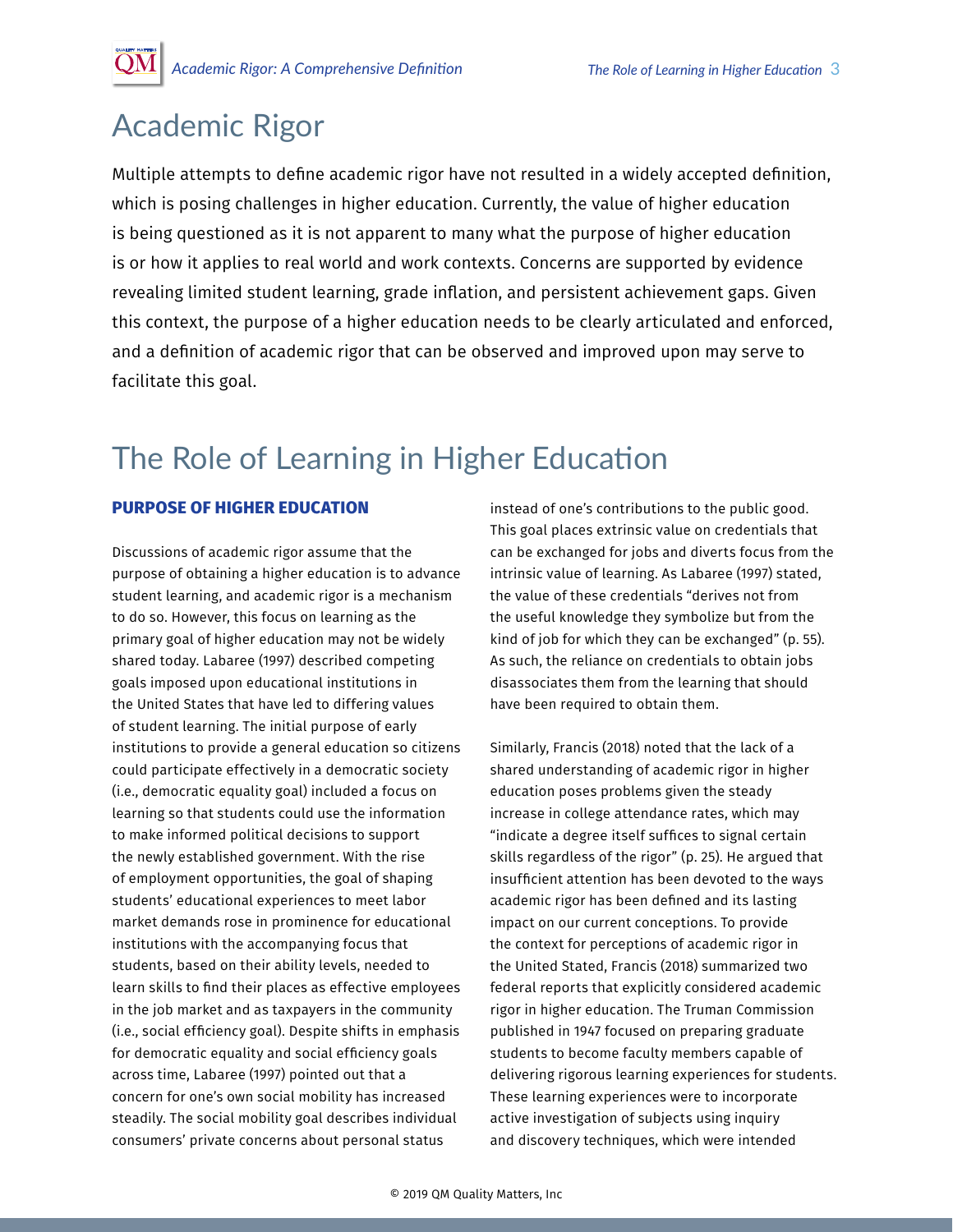to foster democratic ideals and critical thinking skills. However, as Francis (2018) noted, the report had little effect in changing policy and practice in higher education. Almost 60 years later in 2006, the Spellings Commission replaced the focus on active learning, critical thinking, and writing with a more quantitative approach to assessing the presence of rigor via standardized testing. Too, instead of educating citizens to become effective participants in democracy, the rationale for promoting academic rigor shifted to preparing students to meet the needs of their future employers. Francis (2018) cautioned that this shift in focus may narrow the coursework provided in college, reducing opportunities for students to strengthen critical thinking and writing skills, qualities that were previously fundamental to defining academic rigor. He noted that though recommendations to support academic rigor were the focus of both federal commissions, they were based on differing goals for higher education, and they have yet to make significant impact on teaching and learning in the classroom, leaving academic rigor still ill defined.

Colleges and universities themselves may be contributing to the shift in perception of the purpose of higher education by marketing a college experience that does not include a focus on academic goals and student learning. For example, Hartley and Morphew (2008) examined viewbooks (i.e., glossy pamphlets used to recruit students) published by 48 colleges and universities and noted that these documents deemphasize "the rigors of academic life" (p. 679). Though academic programs may be listed, half of the viewbooks they reviewed did not include any images of students studying. Of those that did provide such an image, only a few included a photo of a student studying alone, which is positively correlated with learning (Arum & Roksa, 2011); whereas, the majority depicted students studying with peers, which is negatively correlated with learning (Arum & Roksa, 2011, p. 100). Hartley and Morphew (2008) concluded, "…success in college requires a great deal of individual discipline and effort. That message is never conveyed" in the recruiting materials they examined (p. 680). In addition, some viewbooks did not mention what purpose higher education serves; whereas,

others couched it in terms of personal growth and economic gain. Interpreted in the context of Labaree's (1997) framework, there were few references to higher education serving the public good with messages instead indicating "an extremely privatized conception of American higher education" (p. 686). In later research, a content analysis of a dozen university websites yielded similar results; online messages portrayed via text and images emphasized the type of lifestyle students could experience while attending college instead of academic pursuits or advancing the public good (Saichaie & Morphew, 2014, p. 520). The authors conclude that "the identity of higher education has become destabilized" such that the purpose of higher education as fostering student learning is marketed as a peripheral feature of college with a focus instead on entertaining extracurricular activities and job skill training to advance one's own status (p. 520).

The 2018 *Inside Higher Ed* Survey of College and University Presidents assessed perceptions of higher education that were thought to be held by most Americans (Jaschik & Lederman, 2018). When asked about their agreement with the statement "most Americans have an accurate view of the purpose of higher education," less than 1% of college and university presidents strongly agreed, and only 13% agreed. Over half of the presidents surveyed disagreed (42%) or strongly disagreed (14%) with this statement (p. 24). Four items intended to assess reasons for inaccurate perceptions revealed that respondents agreed that a focus on student debt contributes to perceptions that college is not affordable (86%), and a focus on endowments at some institutions contributes to perceptions that most colleges are wealthy (84%); a focus on racial protests that make colleges seem unwelcoming to diversity elicited less agreement (51%). Notably, a concern that colleges have misplaced priorities was endorsed by a majority of the sample with 78% agreeing that incentives colleges offer to attract students have led to a sense that these institutions have misplaced priorities.

Unfortunately, it is not clear whether college and university presidents would agree that a renewed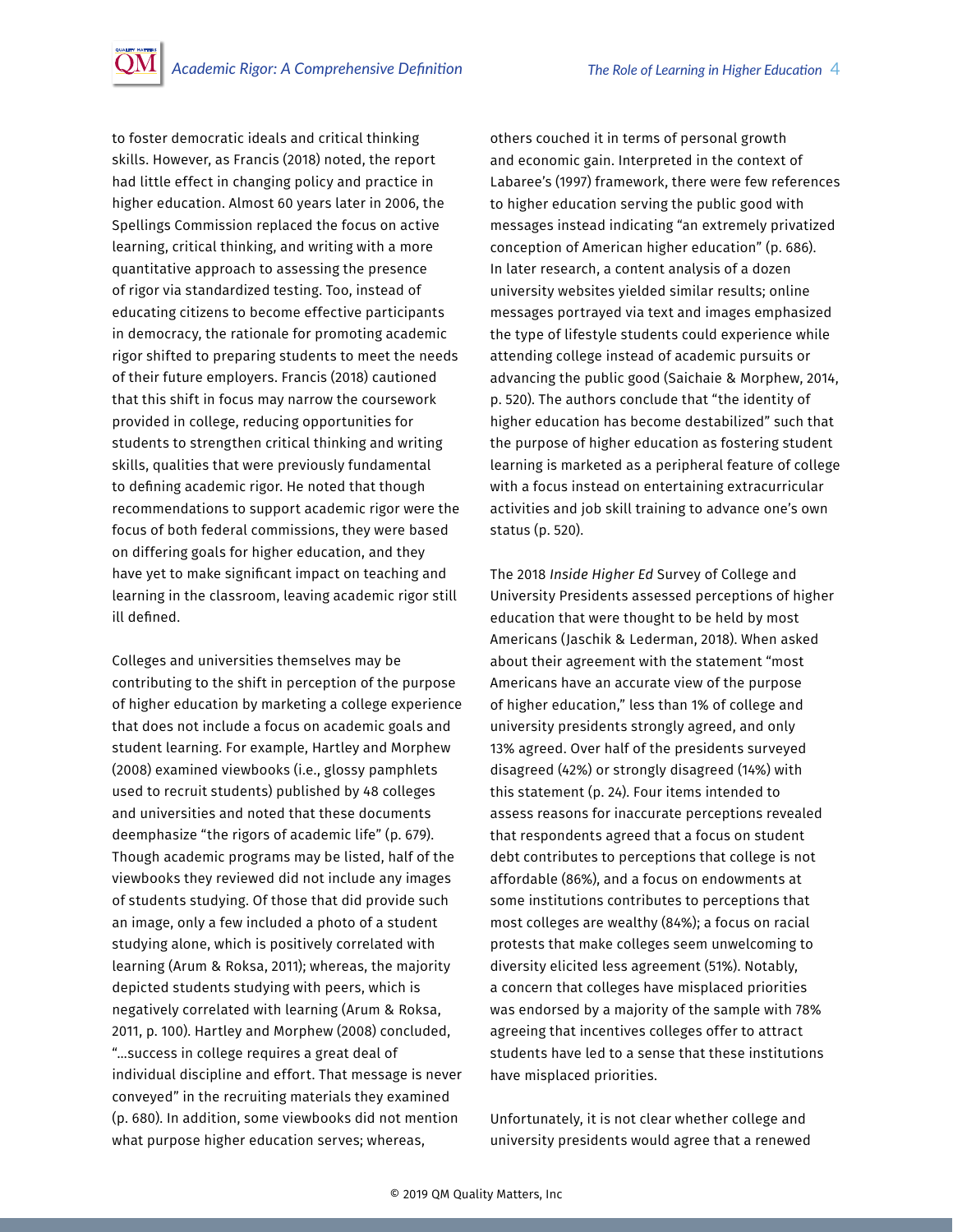<span id="page-4-0"></span>emphasis on student learning would clarify the purpose of higher education because perceptions related to student learning were not included in the survey. However, the outlook may be bleak for making a focus on student learning a priority because when asked their agreement with the statement, "Antiintellectual sentiment is growing in the US," over three-fourths of the respondents strongly agreed (40%) or agreed (37%) with the claim; whereas, less than 10% of the sample disagreed (6%) or strongly disagreed (3%) (Jaschik & Lederman, 2018, p. 34). Instead of considering student learning, presidents rated how responsible each of four factors was in contributing to declining support for higher education with 98% of presidents indicating that affordability was very (63%) or somewhat (35%) responsible. Perceptions of liberal political bias (with 81% indicating very or somewhat responsible) and of under-representation of low-income students (with 46% indicating very or somewhat responsible) also garnered support though they were less uniformly endorsed. Widely acknowledged was concern regarding "whether higher education prepares students for careers" with 95% of presidents indicating this issue was very (39%) or somewhat (56%) responsible for declining public support, with only 4% reporting it was not too responsible, and less than 1% indicating it was not responsible at all. These results reveal the perceived importance of the cost of a higher education and its role in career preparation but neglect the role of student learning.

These results are corroborated by self-reports of why adults pursue higher education. The Strada-Gallup Education Consumer Survey (2018, January) examined the main reason why adults in the U.S. decided to pursue their highest level of education. Over 86,000 education consumers responded, and the majority (i.e., 58%) indicated that getting a good job was their primary motive in making their postsecondary educational decisions, with similar response rates across all levels of educational attainment. This percentage more than doubled the number of respondents (i.e., 23%) who endorsed the next most prevalent response for pursuing higher education, "learn more and gain knowledge" (p. 2). These percentages are consistent with the claim that students are focusing more on obtaining credentials to exchange for jobs than on learning in college. Further, individuals who failed to complete their education were more likely than those who completed their programs to indicate that their main reason for pursuing education was to learn more and gain knowledge. When describing why individuals selected the postsecondary institution they attended, very few respondents stated that their main reason pertained to learning and knowledge (i.e., declining from 8% for technical/vocational credentials to 4% for fouryear and postgraduate degree completion). Reasons related to institution location, access/affordability, reputation and fit, and good job/career prospects were more widely reported than considerations related to learning.

Taken together, these findings indicate that perceptions of the purpose of a higher education may be shifting from expecting students to learn meaningful academic content and develop cognitive abilities that facilitate effective participation as a member of a broader society to obtaining credentials that can be exchanged for personal gain while overlooking the role of learning in the process. But, are these perceptions of the purpose of higher education corroborated by limited student learning and attempts to side step a rigorous academic curriculum? Some evidence appears to support these concerns.

## **EMPIRICAL EVIDENCE ON STUDENT LEARNING**

In a widely cited report, Arum and Roksa (2011) provided evidence to document limited learning in students' first two years of college. They argued that many students are adrift with no clear goals for study and that many traditional students begin college with expectations that are not aligned with their academic pursuits, a claim that has been supported in other research (e.g., Pleitz, MacDougall, Terry, Buckley, & Campbell, 2015). Arum and Roksa (2011) acknowledged that both students and parents as consumers of higher education may put priorities such as living accommodations and social life experiences ahead of learning (p. 137).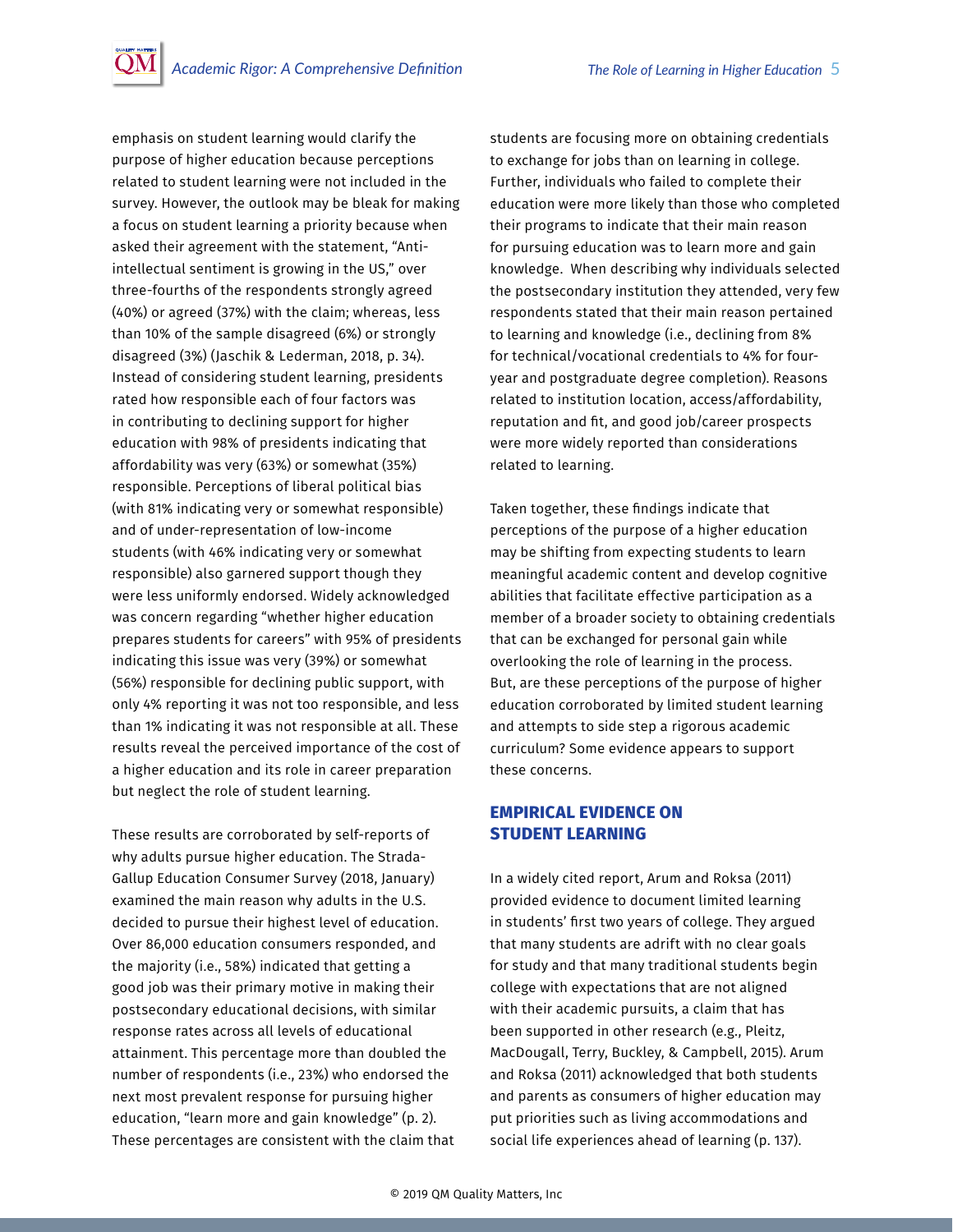The results of their research revealed slight gains in critical thinking, complex reasoning, and writing as measured by the College Learning Assessment (CLA) over the first three semesters of college coursework; students' test performance improved, on average, .18 standard deviations computed based on pretest scores. The authors concluded that "three semesters of college education thus have a barely noticeable impact on students' skills in critical thinking, complex reasoning, and writing" (p. 35). Similarly, in a longitudinal examination of student learning over time, Blaich and Wise (2011) reported little increase in critical thinking in the first year of college (i.e., .11 standard deviations) but noted a larger increase over time (i.e., .44 standard deviations across four years of college). Results from a longitudinal study by Roohr, Liu, and Liu (2016) support this pattern. These authors reported that a small sample of students who took the ETS Proficiency Profile more than once during their college coursework made small gains (i.e., .13 standard deviations) in the first one or two years of college on total scale scores but made larger gains in learning as their time in college increased from more than three years (i.e., .49 standard deviations) to four or five years (i.e., .61 standard deviations). Though the gains in learning were not linear, they increased over time.

Instead of measuring general skills such as critical thinking or writing, other research has assessed and reported learning gains based on content-specific indices. Instead of using standardized tests such as the CLA, these studies used assessments formulated by faculty members who taught the courses upon which the test was based. For example, Hathcoat, Sundre, and Johnston (2015) examined students' gains in quantitative and scientific reasoning from entry as freshmen to the mid-point of the undergraduate degree. They found that students who completed at least one course in the quantitative/scientific reasoning area performed significantly better than students who took none; however, results indicated that completing more than one course in the area did not further increase learning gains. These authors suggested that multiple exposures to basic-level content may not improve learning after the initial exposure. On average, students' performance

increased from .31 to .67 standard deviations over time. Mathers, Finney, and Hathcoat (2018) found comparable learning gains over the first 1.5 years of college coursework in their sample of 1,554 students, though these gains fell below faculty expectations. In their sample, students increased, on average, .56 standard deviations computed based on pretest scores on a discipline-specific test created to directly align with content area learning objectives. But, similar to the results of Hathcoat et al. (2015), gains in learning did not have the anticipated relationship with the coursework that students completed. Though students who had taken one course that was intended to strengthen their quantitative and scientific reasoning skills outperformed those who did not take such a course, students who took more than one course in these areas did not improve their performance on the posttest assessing these skills more than those who took only one course. The authors concluded, "In sum, students appear to be learning in college, though this learning cannot be attributed to intentional coursework designed to increase their knowledge and skills" (p. 1224).

Considering these results across studies reveals that tests designed to assess general skills (e.g., writing, critical thinking) indicate that students learn very little in the first two years of college; however, when tests are more closely aligned with the curriculum to which students have been exposed, gains in learning during this time increase after initial exposure. Though learning gains did not increase with repeated exposure to the curriculum, it is not clear that the courses were intentionally aligned to provide increasingly more sophisticated examination of the content. In fact, Hathcoat et al. (2015) speculated that learning gains were unlikely "across a series of courses that are designed to teach these skills at a basic level" (p. 7). If learning gains are expected across multiple courses in a content area sequence, then the course curriculum and learning outcomes should be intentionally planned across courses to enable these gains to occur, and the assessment should be explicitly aligned to measure that learning.

Though general tests are not explicitly aligned with the curriculum, even on these tests learning gains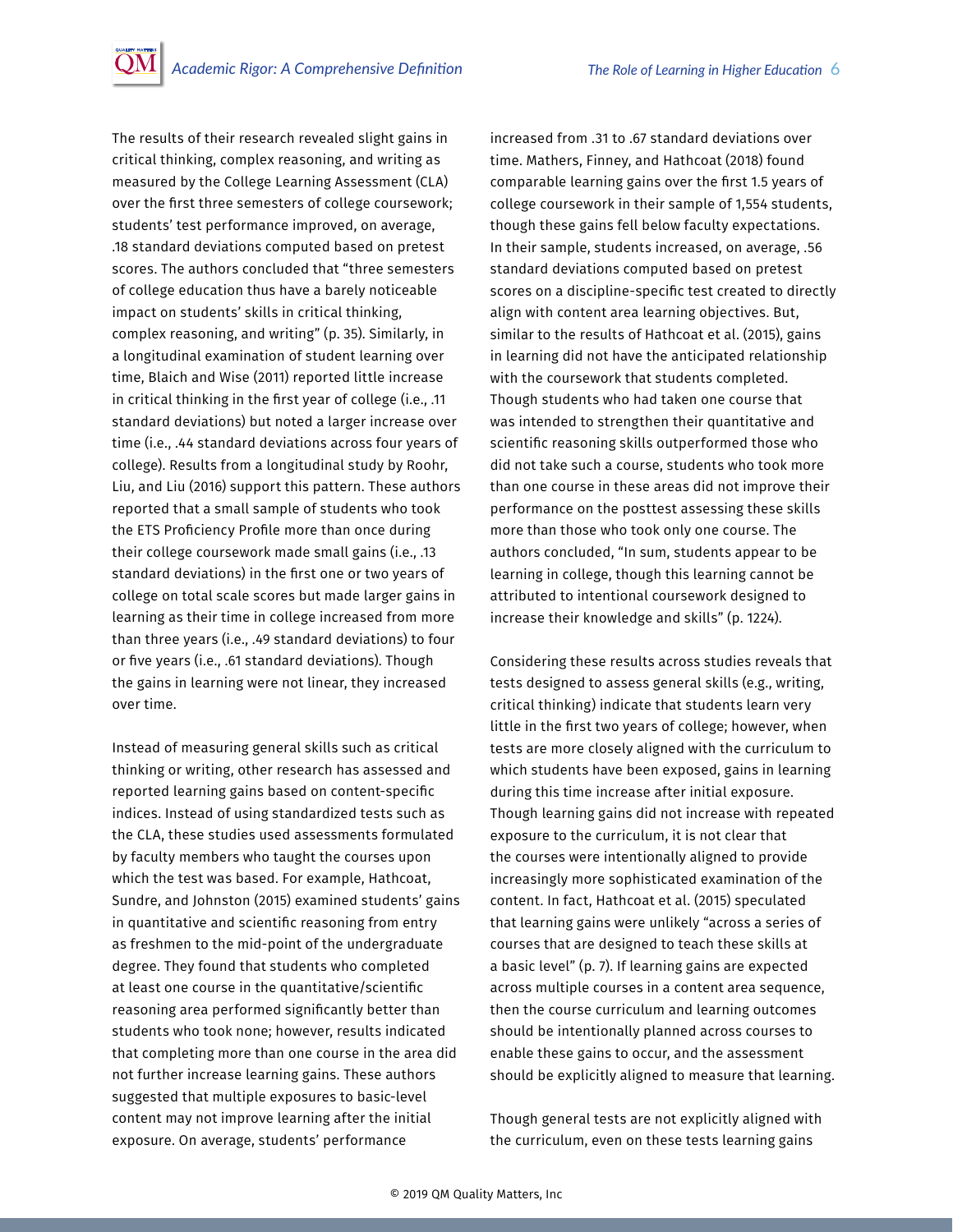<span id="page-6-0"></span>increased considerably after the first two years before leveling off, though typically maintaining their positive trajectory. When considered longitudinally, these gains are attributed to learning during the college experience; however, no studies reviewed have included longitudinal assessment of individuals of the same age as study participants who are not enrolled in college. Given that many of these studies include traditional-aged college students, the lack of a comparison group prevents determinations of the changes that may be due to development (e.g., maturation of the brain during the early 20s) and learning from experiences that are not associated with the college curriculum and co-curriculum. An assessment of these variables may reveal reductions in the estimates provided by these general tests, concerns that are less likely to affect content-specific tests (which are more likely to reveal content-specific learning instead of learning that could be obtained in other contexts or affected by developmental stage).

The number of longitudinal studies on student learning are limited, and future research may be well advised to assess learning on content that was explicitly included in the curriculum and sequenced to promote learning gains over time. Assessments of general proficiencies that are not directly related to instruction in the learning context may be suffering from a level of specificity problem in which what is being assessed is not appropriately leveled to what was being taught and learned. As such, these assessments may be underestimating the learning that is occurring.

### **ACADEMIC RIGOR AS A NEGOTIABLE STANDARD**

Expectations for student learning as malleable is noted by Labaree (1997) in his description of job allocation based on the quantity and quality of the education of job applicants. He argued that "the easiest and most common way for employers to measure these educational differences is by examining the level and institutional prestige of a candidate's educational credentials," which are assumed to indicate the most qualified applicants, but employers "rarely look beyond the credentials

to test this assumption" (p. 55). He argued that when viewed through the lens of their exchange value, educational credentials become a commodity to be negotiated. Labaree (1997) stated,

After all, if exchange value is key, then it makes sense to work at acquiring the maximum number of markers for the minimum investment of time, money, and intellectual energy. The payoff for a particular credential is the same no matter how it was acquired, so it is rational behavior to try to strike a good bargain, to work at gaining a diploma, like a car, at a substantial discount. (p. 56)

 An implication of this view is that students may perceive that they need to work merely toward obtaining a degree instead of attempting to learn anything in the process. This expectation may negatively impact students' desire to master the academic content of the curriculum, and it may shape their interactions with faculty members in the learning context. If the goal of a college education is to obtain a degree, then academically rigorous coursework may seem to unnecessarily impede one's progress. As such, students may seek out less demanding coursework that requires less time and effort to obtain the degree. Students may also express dissatisfaction to faculty members when faced with a demanding workload in an attempt to lower faculty members' expectations.

Though scant empirical evidence is available, Schnee (2008) found support for this mutual negotiation of standards in her qualitative examination of academic rigor in a university worker education program. Study participants included instructors, staff, and adult students, most of whom were required to complete remedial coursework upon admission. Participants in her sample noted "the practice of students resisting faculty who made greater demands" and faculty who modified "curriculum, pedagogy, and expectations accordingly" (p. 68). Participants described a cycle in which many students were unprepared for college level work, which contributed to lowered perceptions of ability held by faculty members. These perceptions were also adopted by students, who demanded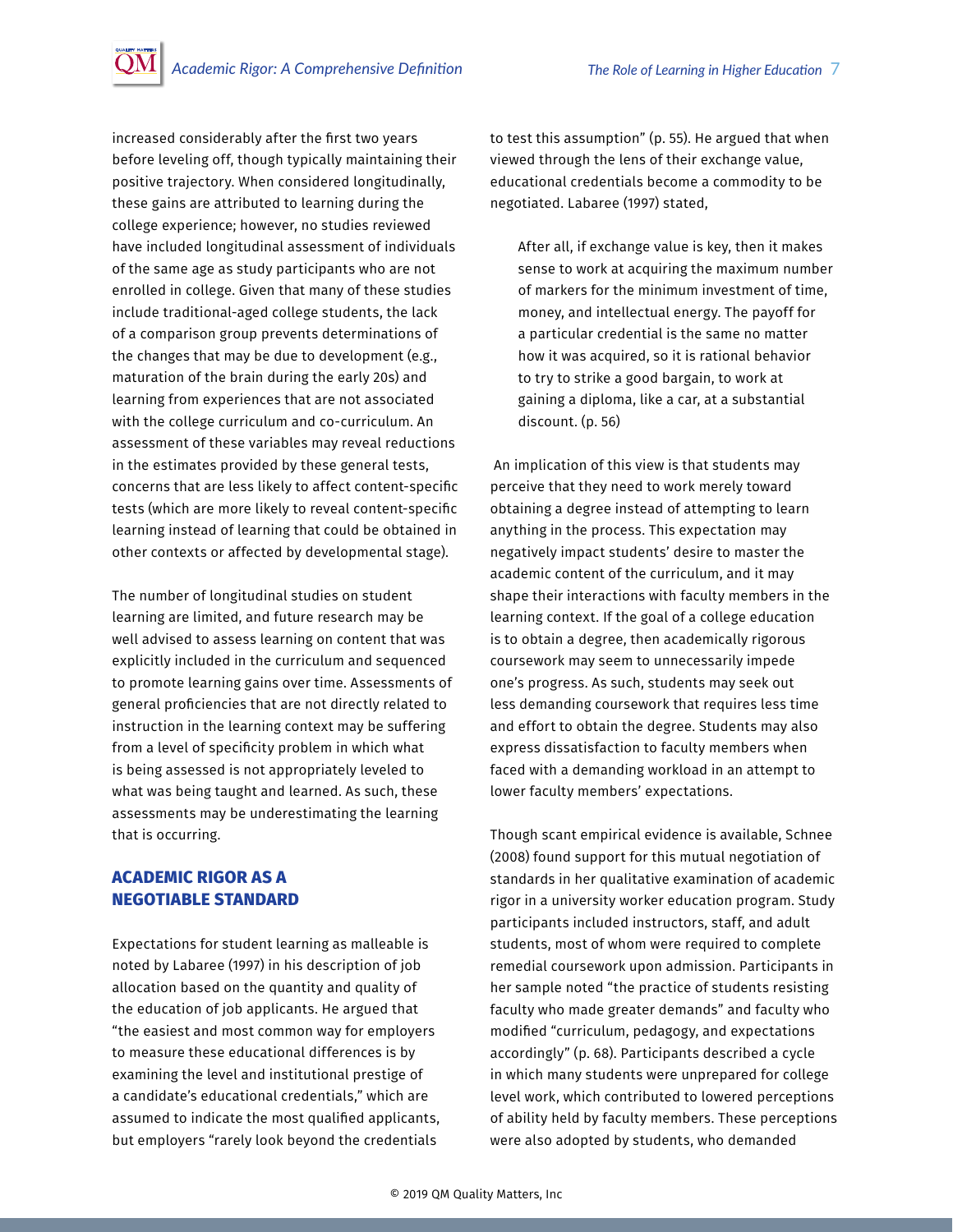lowered expectations when academically challenged by claiming they were not able to handle the workload due to poor previous academic preparation and other demands on their time. Schnee (2008) noted that instructors had very few resources and were unable to continue to provide the academic support students needed, so they lowered their expectations for coursework to compensate. Related to these negotiations, an instructor in the sample expressed concern that students seemed to "feel entitled to good grades in exchange for their tuition, regardless of the amount or quality of their work" (Schnee, 2008, p. 68). Consistent with Labaree's (1997) claim, this sentiment reflected a belief in the exchange value of credentials that could be purchased instead of earned via the hard work of mastering the content and skills that were associated with it.

When attempting to articulate the degree of academic rigor in the program, Schnee (2008) reported large discrepancies among instructors' and students' assessments, indicating that determinations of rigor were based on comparisons to one's own previous educational experiences or future expectations. For students who had limited prior academic preparation, some indicated that the program was academically challenging. But, students who considered their education in the context of plans to attend graduate school or in the context of the harsh realities of the "real world" indicated that their education was not rigorous enough to prepare them for what they would encounter (Schnee, 2008, p. 65). Similarly, many instructors indicated that the program was not sufficiently academically rigorous. Faculty members' perceptions of insufficient rigor were supported by comparisons to their own academic experience in selective colleges and to their experiences teaching at elite universities.

Inconsistent standards when assigning grades were documented by Schutz, Drake, and Lessner (2013) in a sample of 1,559 adjunct and full-time faculty members at a community college. In their study, academic rigor was defined as faculty members' level of difficulty when assigning grades. Though most faculty members indicated they used rigorous grading standards when assigning grades during the semester (65.2%) and

for final grades (71.4%), some faculty indicated only sometimes using rigorous standards when assigning these grades (i.e., 33.4% and 27.2%, respectively). Further, though the majority (54.3%) of respondents reported that they never assigned a final grade that was higher than what a student actually earned, 44.5% of respondents indicated that they sometimes did so with 1.2% indicating they often did so. Reasons why faculty reported assigning higher grades than what students earned were not assessed, but these self-reports indicated that such grades were based on unarticulated standards of rigor that were disassociated from what faculty members perceived students had learned.

In their Survey of Community College Presidents, Jaschik and Lederman (2018) found that 57% of presidents agreed with the statement, "I worry that some reforms encouraged as part of the 'completion agenda' may not result in increased learning" with only 18% of presidents in the sample disagreeing with this statement (p. 18). However, when asked if "my community college has taken steps that improve the way our completion rates look, but don't necessarily improve student learning" only 10% of the sample agreed with the statement; whereas, 78% disagreed with it (p. 18). These results revealed concerns, though not yet fully realized, that some approaches to increase course completion rates are disassociated from the increases in student learning that should be commensurate with them.

Taken together, these reports indicated that determinations of academic rigor may be based on idiosyncratic experiences that fluctuate with the comparison context (see also Ryan, Anderson, & Birchler, 1980). And, they revealed that when faculty members and students have insufficient resources to facilitate success in academically rigorous coursework, a mutual lowering of expectations may be one of the few options available to retain students and provide them access to what should be a higher education. However, according to Schnee (2008), though students reported that the care they received in their program was related to satisfaction with the program and degree progression, participants noted concerns that the care provided may "unintentionally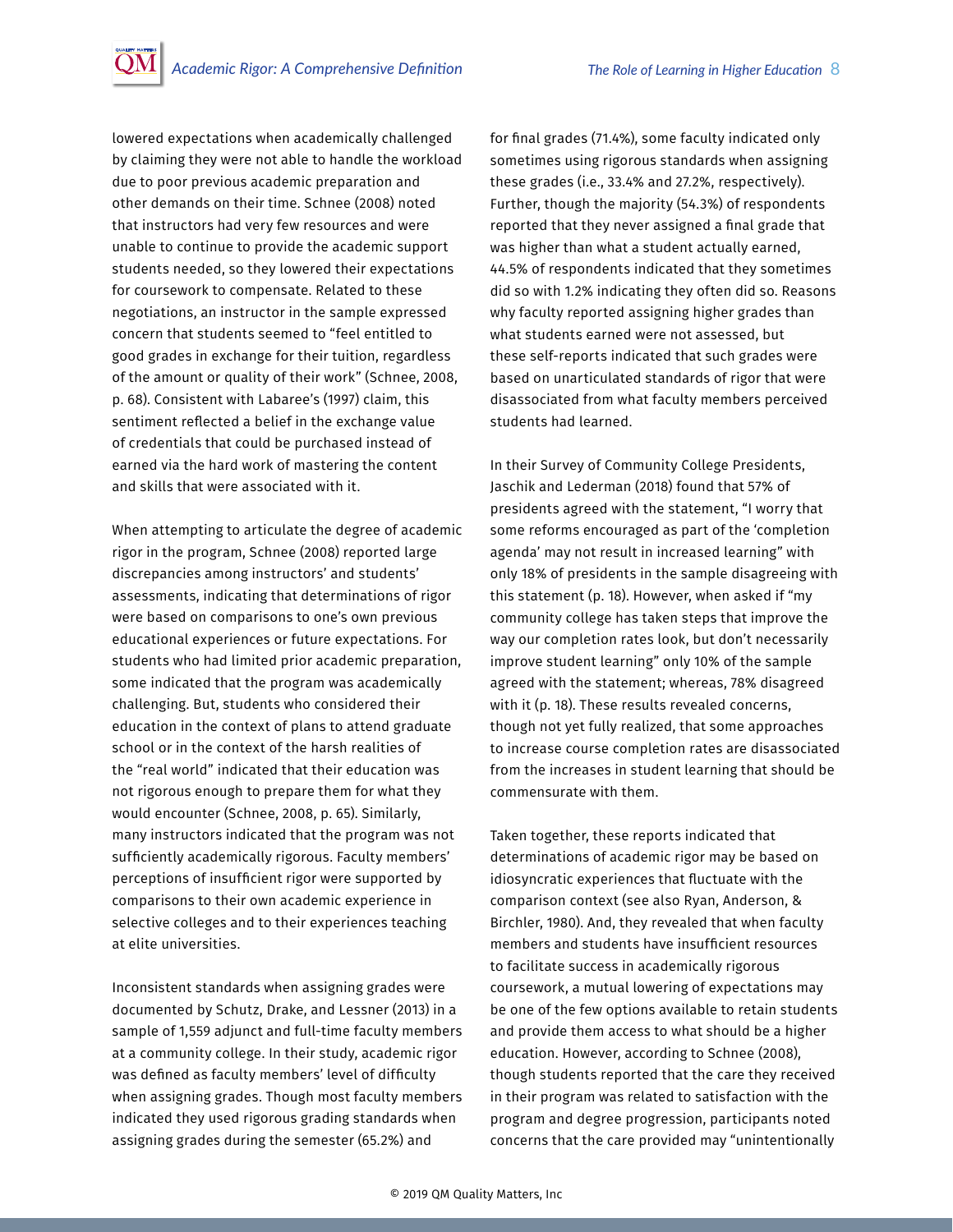diminish the academic rigor of the program and, thus, be implicated in unequal educational outcomes for the very students the program aims to serve" (p. 65). The question emerged, "Could the program truly be a caring educational space if students were not receiving the most rigorous education possible?" (Schnee, 2008, p. 65). These conversations revealed that a caring environment provided for students needs to be associated with supporting students' ability to meet high standards instead of lowering academic standards under the mistaken assumption that doing so would help students be successful.

Lowered expectations for academic performance have damaging implications because they perpetuate the inequalities students have already experienced when they apply to and enroll in college. Holding some students to lower academic standards because they have insufficient prior preparation for the rigors of college level work fails to close these gaps, and it is a social justice concern because all students are not provided access to a rigorous educational experience. Schnee (2008) argued for a "… commitment to social justice by providing students access to a high quality education, not simply a degree" (p. 78). Similar concerns regarding the equity of access to higher educational experiences were expressed by Keller (2018) who called for a new definition of academic rigor that is based on student learning instead of existing student qualities, that is "rigor as deep, inquiry- and equity-based learning that supports students in achieving their full potential" (p. 90). Existing definitions of rigor that are associated with only the most elite and academically well-prepared students (e.g., via selective admissions standards) exclude the majority of individuals, and these definitions fail to specify any qualities of the academic context that facilitate students' ability to learn. Instead, academic rigor should be grounded in qualities present in the learning context, not based on preexisting qualities of students.

Yet, the value of students' experiences was acknowledged as supporting their learning by Keller (2018) who argued, "A reframed idea of rigor explicitly recognizes that students understand learning challenges based on their life experiences, culture,

and socioeconomic background and calls institutional leaders to develop new approaches to support all students through those challenges" (p. 92). The value of applying students' life experiences to the educational context was also noted by Schnee (2008) who described a "middle ground whereby students can test the validity and generalizability of their life experience against knowledge derived through academic inquiry and vice-versa" (p. 74). The need for this middle ground was revealed when too much focus on students' own experiences interfered with their ability to engage with academic content and research-based information, lowering the academic rigor of the coursework. This balance between utilizing students' life experiences to engage with and apply academic content was described by Chen (2014) who designed a psychology course for adult learners based on adult learning principles and assessed its impact on students. Consistent with models of adult learning, Chen argued that adult learners have more life experiences than traditional students, and they should draw upon these experiences to learn in personally meaningful ways. As such, participants selected a life experience that served as the focus to apply course materials from a personal perspective. Though adult learners have a broad array of life experiences, the majority of students in the sample selected experiences from childhood or early memories, experiences that traditional college-aged students possess as well. All students in the study reported transformative growth from the experience, and Chen (2014) argued that these types of learning opportunities are critical for adult learners as "Their learning needs may not match well with current university life because the academic structure is often focused on transmission-based pedagogy" (p. 407). However, because transmission-based pedagogy exists in higher education does not imply that it best facilitates learning for traditional college students. As Hutchings et al. (2011) noted, more faculty members are moving from passive student reception of information to active engagement of students in their learning, and the importance of valuing students' perspectives was documented by Schnee (2008) who described a younger student whose personal connections to information were considered "almost worth nothing" by classmates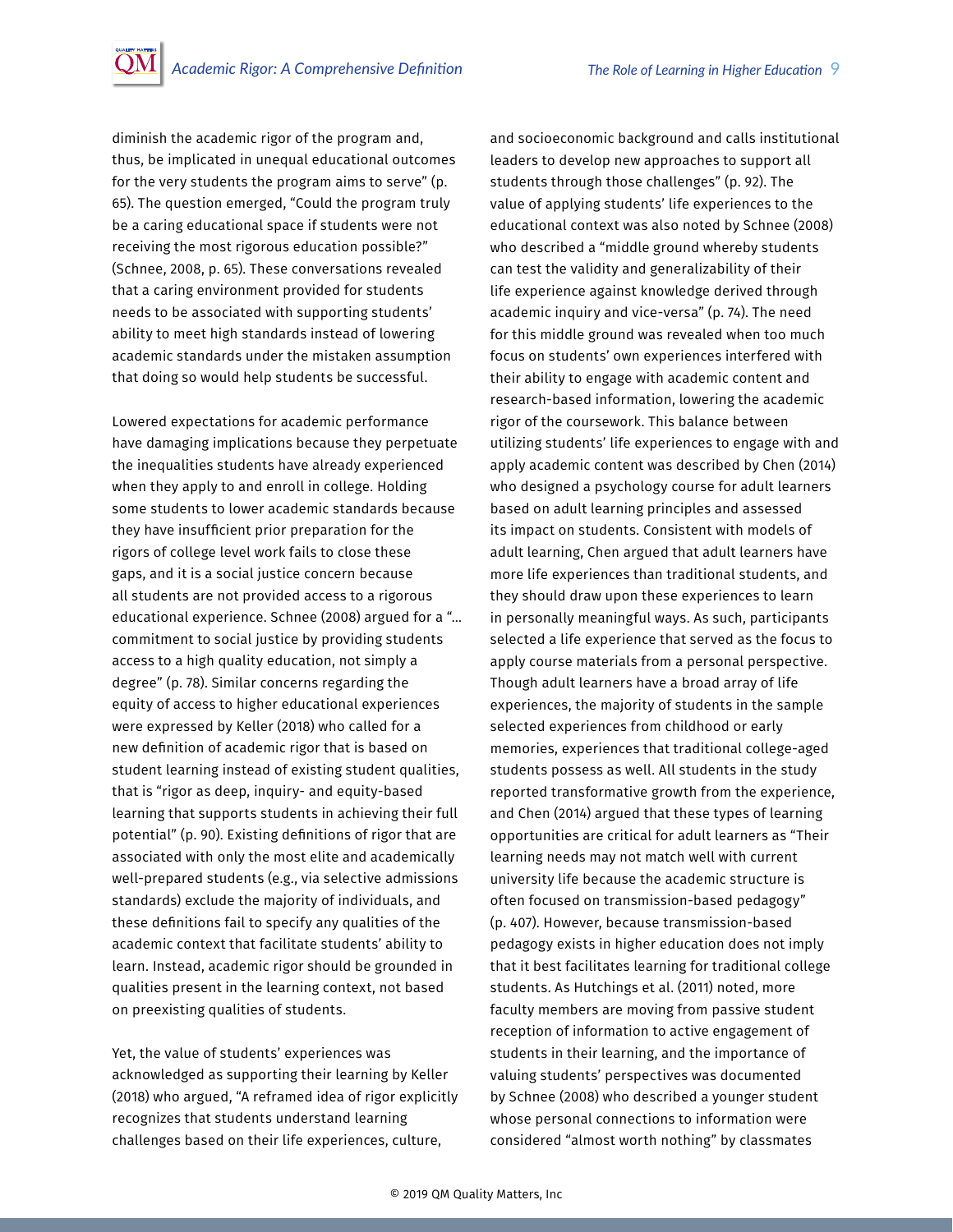<span id="page-9-0"></span>who were prompted to value direct experiences over personal perspectives that were based on learning (p. 73). To deny the perspectives of traditional college students because they lack direct experience or to deny the perspectives of students of any age who do not have direct experience with a given topic is to separate them from meaningful interaction with academic content that could facilitate their learning. Thus, definitions of academic rigor must acknowledge the critical role that the perspectives, life experiences, and backgrounds of all learners play in facilitating learning; it cannot exclude any students from the important work of integrating their life experiences and perspectives to interpret and apply academic content.

These concerns about social justice and the overarching purpose of higher education in equipping all students to effectively engage their professional and personal lives as citizens in a democracy make salient the critical nature of facilitating student learning and creating academically rigorous learning experiences to do so. Because the role of learning in higher education is paramount, instead of negotiating expectations for academic work, alternatives that maintain the integrity of higher education as promoting student learning must be implemented, and determinations of academic rigor cannot be based on idiosyncratic perceptions unique to individuals that are disassociated from effective teaching practices and the curriculum which underlies the credentials students are working to obtain. A definition of academic rigor that facilitates learning for all students and can be applied across learning contexts is needed with ensuing institutional changes that will facilitate its success.

## Defining Academic Rigor

Regarding the purpose of higher education and the role of student learning, Francis (2018) argued that "one underlying goal for higher education institutions remains similar to missions from previous decades: To provide an academically rigorous education that promotes democratic citizenship and prepares students to lead successful adult lives" (p. 25). This goal appears to be broadly endorsed among institutions of higher education. Though an analysis of recruiting documents provided few indicators of the academic work students would need to perform in college (Hartley & Morphew, 2008), a review of institutions' mission statements revealed that most included a reference to the type of education students would receive. Morphew and Hartley (2006) performed a thematic analysis of 299 college and university mission statements. A common element that emerged in seven of eight categories, formed by grouping institutions by their Carnegie Classification for baccalaureate and master's level and distinguishing them as either public or private, was a "liberal arts" education (p. 464); only the Master's I public category did not include a reference to the type of education students would receive in the top three elements identified in the mission statements

examined. Though the mission statements of public universities focused more on service to the region and civic duty whereas private universities emphasized student development via "programs that are academically rigorous" (p. 464), the shared and prevalent reference to a liberal arts education indicated that students would be exposed to a broad range of knowledge and have the opportunity to develop intellectual ability that could be transferred to solve a variety of problems during their higher education experiences.

## **QUALITIES OF RIGOR DERIVED FROM EXPERIENCE WITH TEACHING AND LEARNING**

Despite the widely shared goal of providing a liberal arts education via rigorous educational experiences, finding consensus on a definition of academic rigor and its application has been problematic (e.g., Hechinger Institute, 2009). For example, Graham and Essex (2001) noted that though the concept is frequently mentioned, it is rarely defined. After a review of the literature, Graham and Essex (2001) noted that academic rigor is used to convey positive attributes of the educational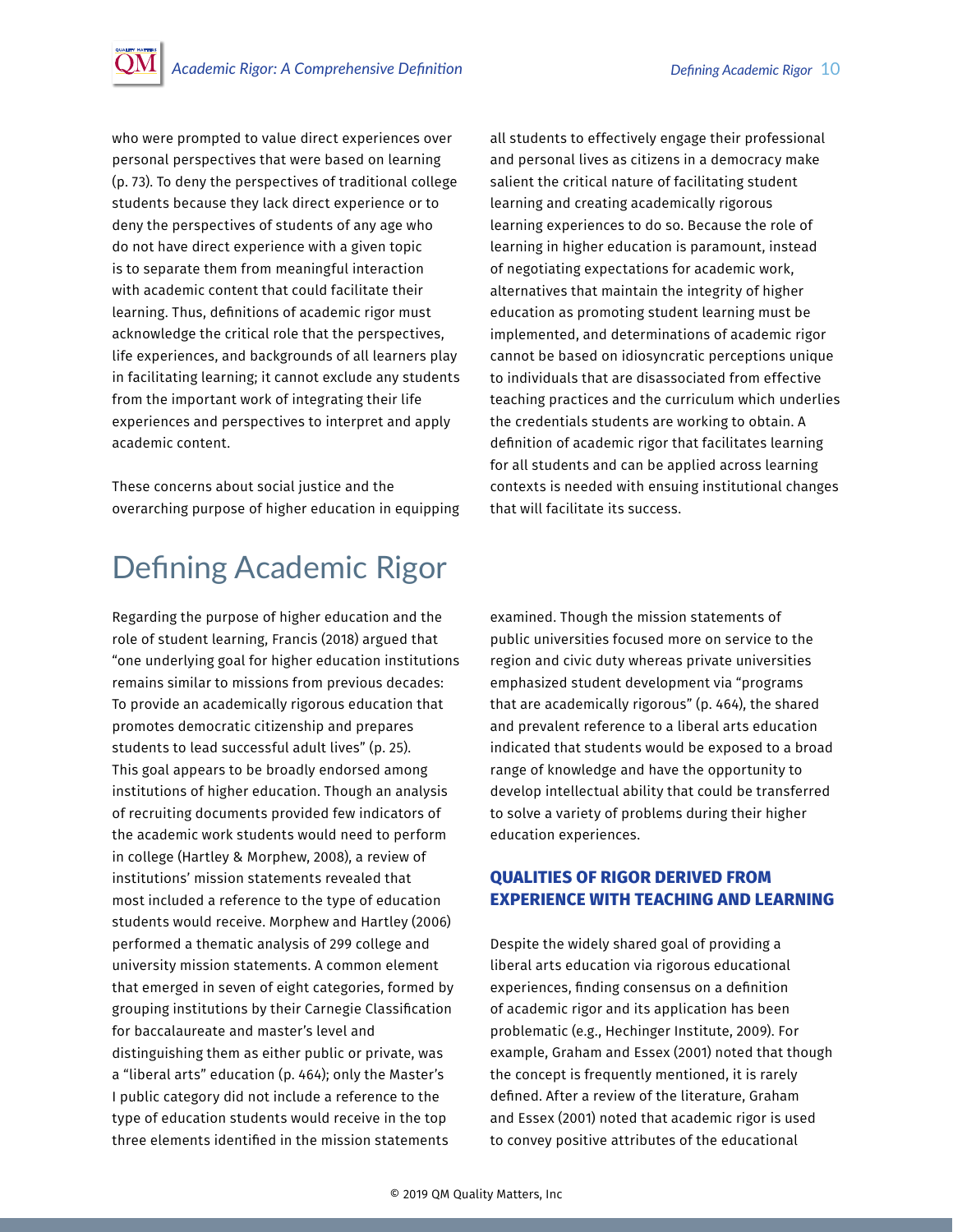experience, but the word choice to describe this ideal has been subsequently questioned. In the context of school reform, Wraga (2010) called for terms that did not have negative connotations (e.g., rigor mortis and information unrelated to the real world), arguing instead for terms with positive connotations that better described active student learning of information that is meaningfully applied in contexts beyond the learning context (i.e., vigorous educative curriculum).

Though the terms and contexts differed, the focus on active cognitive engagement was shared in the two perspectives. Specifically, when Graham and Essex (2001) asked a small sample of faculty at their institution to provide definitions of academic rigor, the most common responses were "critical thinking, high standards and expectations, process more than product, and cognitive development" (p. 334). Though these nouns do not form a definition of academic rigor on their own, they do suggest rigor demands effortful consideration of challenging content while engaged in activities to learn instead of considering only the static, final outcome of a task. Compatible with this description, their colleagues noted that academic rigor was not "grades, memorization, or regurgitation" (p. 334).

Similarly, when asked to define academic rigor at their institution, Draeger, Hill, Hunter, and Mahler (2013) noticed that faculty members initially had a difficult time articulating what it was. But, when provided items assessed by the National Survey of Student Engagement (NSSE) to rate as more or less important to rigor, faculty members responded that key indicators of academic rigor included coursework that emphasized analysis, evaluation, application, and synthesis. The majority of respondents also indicated that the number of hours per week students spent preparing for class was an important indicator of rigor. Less important in defining rigor for faculty members were workload-related qualities of a course including number of lengthy papers, amount of assigned reading, and whether students perceived that they worked hard in the course. Drager et al. (2013) pointed out, "This suggests that what a student learns to do with reading or in a paper (e.g., analysis

and making judgments) is more important than how many books are assigned and how many pages a student must write" (p. 272). This conclusion reveals a preference for direct measures of student learning over indirect measures that assess the learning context when considering the goal of academic rigor. Yet, both qualities of the learning context and its goal of student learning were noted. In describing a model of academic rigor from the faculty perspective as assessed in their sample, Drager et al. (2013) argued that at least four dimensions must be considered: active learning, meaningful content, higher-order thinking, and appropriate expectations. As such, the authors concluded that academic rigor was evident "when students are actively learning meaningful content with higher-order thinking at the appropriate level of expectation in a given context" (p. 268).

Subsequent research revealed that learners' definitions of academic rigor differed from those of faculty. According to Draeger, Hill, and Mahler (2015), students' definitions of academic rigor in their sample tended to be based on workload-related elements such as the number of lengthy papers written, amount of reading, and number of hours per week spent preparing for class. Less commonly noted in students' notions of rigor were expectations to engage in higher-order thinking including synthesis, application, evaluation, and analysis. And, as discovered through focus groups, students also mentioned that strict grading was related to rigor.

This divergence in students' and faculty members' definitions of rigor reveals that the nature and purpose of rigorous academic experiences are not widely shared, an unsurprising outcome when rigor is not explicitly defined, communicated, and measured. Though an instructor's objective when assigning a paper may be to have students apply course content to an issue and synthesize conflicting viewpoints, students may view the assignment as merely having to write a paper without understanding the type of cognitive processing and mental manipulation of information required to do so. When failing to grasp the purpose of an experience in promoting learning, students may focus instead on elements of an assignment that are not directly related to learning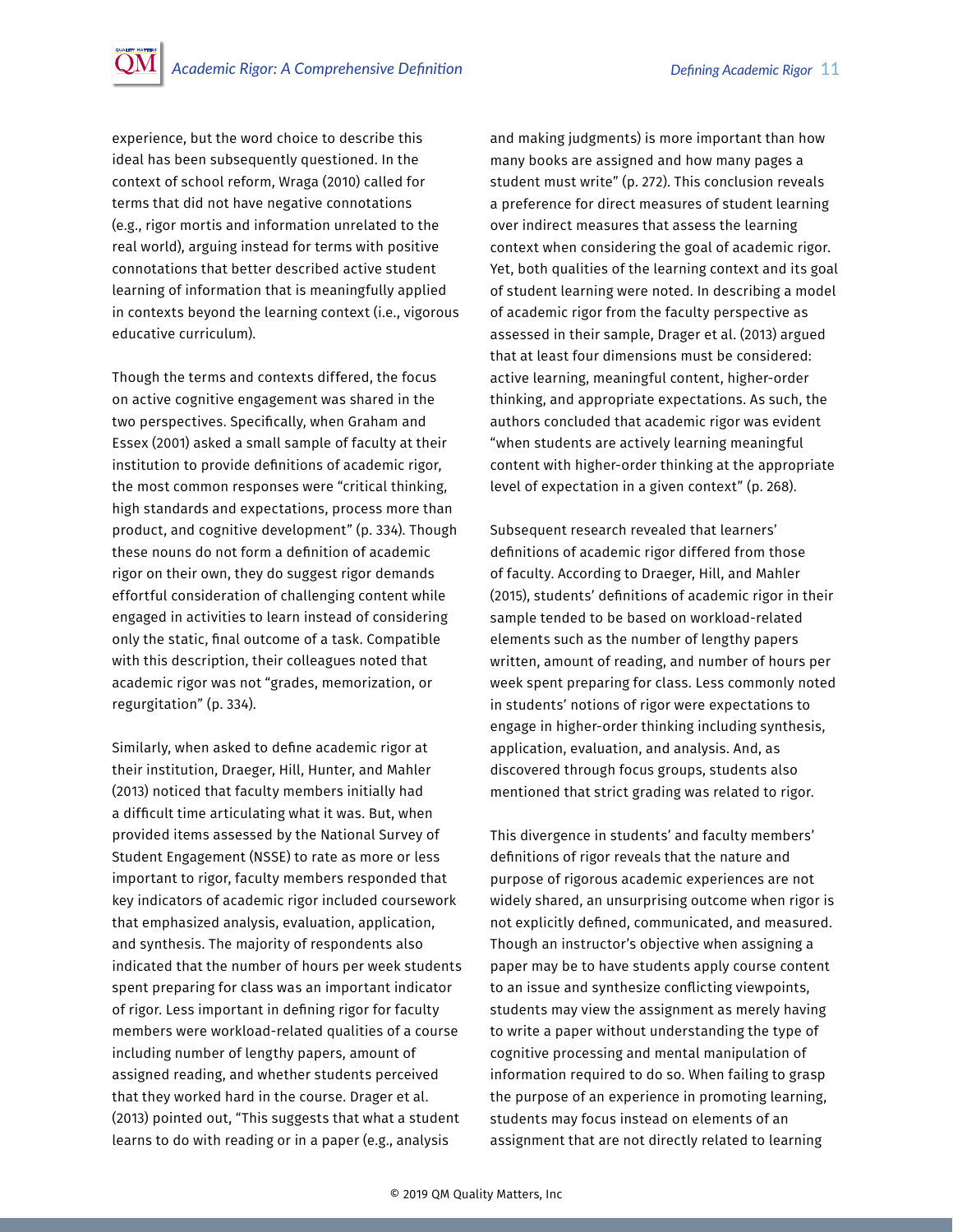such as the number of pages required to earn a satisfactory grade or whether the teacher will grade on a curve. Students may also view such assignments as an obstacle to the credential they seek instead of as a technique to develop habits of thought they will need in utilizing their educational experiences effectively in their lives. Explicit discussions of how course activities promote learning and examples of how this learning can be utilized in the real world may clarify why rigorous academic experiences are needed and how they should be engaged.

Supporting this recommendation, Whitaker (2016) argued, "The absence of critical conversation about rigor in higher education has engendered the belief that academic rigor is an automatic and obvious component of college coursework and therefore does not require explanation, analysis or training. The reverse is true." To clarify what academic rigor is, Whitaker contextualized it in Vygotsky's Zone of Proximal Development, a theoretical space in which a learner can perform with the assistance of others beyond what he or she can do independently. This view of rigor focused on the process of learning (i.e., the co-construction of knowledge) instead of on the product of learning (e.g., a completed assignment or grade) and shifted emphasis from teaching to learning. This focus implied that what students can do is as important as what students know. As such, rigor is "creating a learning experience in which students must seek assistance to meet learning goals" that is cognitively and emotionally engaging (p. 8). Assistance comes in the form of cultural tools such as research, books, media, software, co-learners, tutors, and teachers; these tools are so critical that a lack of rigor is reflected by their absence. From this perspective, all students, not merely those labeled remedial, need support from others to learn.

The importance of providing support for learning was also acknowledged by Graham and Essex (2001). They cautioned that academic rigor should not be equated with course difficulty because an academically rigorous course can be made less difficult by providing students with the assistance that they need to meet its academic demands. In the absence of such support, a rigorous course is difficult, an undesirable

attribute, and it is limited in facilitating learning. Similarly, Schnee (2008) recognized the critical role that academic support for all students plays in her definition of academic rigor, stated as "deep, critical, inquiry-based learning that pushes students to new levels of academic accomplishment and recognizes the importance of sufficient scaffolding for all students to reach high standards" (p. 64). These perspectives argued that for student learning to be realized, academic support for all students as they learn is necessary.

Common themes derived from experience with teaching and learning that are threaded through these descriptions reveal important characteristics for defining academic rigor. They include setting and enforcing high expectations and standards for academic performance (Draeger et al., 2013; Graham & Essex, 2001; Schnee, 2008; Whitaker, 2016); crafting learning experiences that require active cognitive engagement (Draeger et al., 2013; Graham & Essex, 2001; Schnee, 2008; Whitaker, 2016; Wraga, 2010); grounding learning experiences in the knowledge, skills, and abilities that learners will need in their personal and professional lives (Draeger et al., 2013; Whitaker, 2016; Wraga, 2010); requiring learners to spend time engaging with academic content beyond time spent in class (Draeger et al., 2013; Draeger et al., 2015); and providing academic support for learners as they engage with content and in learning experiences (Graham & Essex, 2001; Schnee, 2008; Whitaker, 2016).

These characteristics provide insight to setting and assessing the conditions for academic rigor and situate it in a context that extends beyond the physical and/or virtual walls of a classroom. Acknowledging the broader context in which learners' education will be utilized provides a basis for academic standards that is more meaningful than an assignment whose value is defined only by the course context. When students recognize that their knowledge, skills, and abilities will be applied to making decisions to inform their behavior in life and work, the need for developing these qualities takes on greater value than when they are perceived only as a way to pass the upcoming exam never to be needed again. This broader frame respects the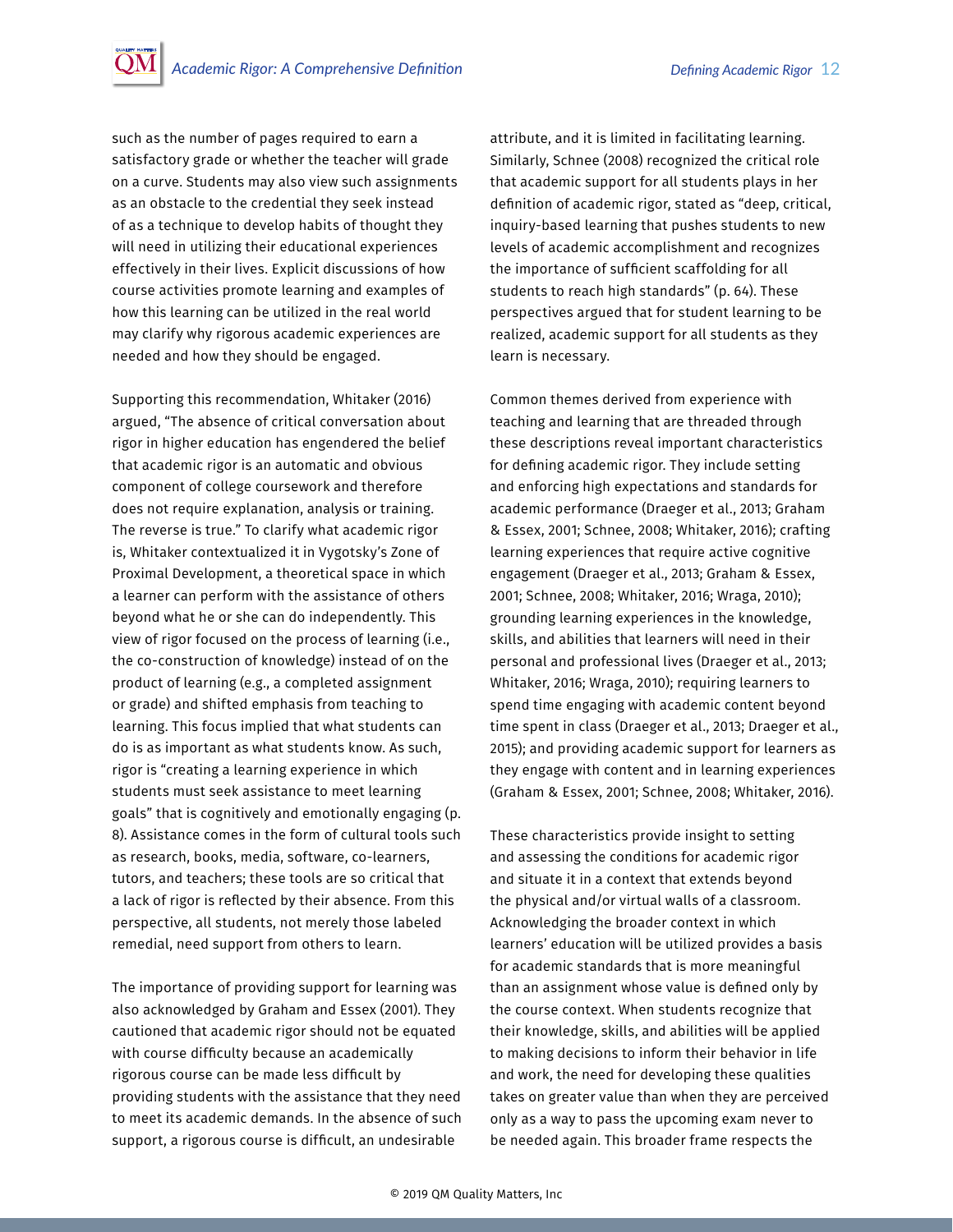<span id="page-12-0"></span>harsh reality that tests of one's abilities outside the learning context are not negotiable and cannot be aided by adding bonus points to a project, dropping the lowest grade, or expecting that missed skills will be remedied in the next class. Taking into account the realities that learners will face as they participate in the world of work, family, school, and society, learning experiences in higher education can be shaped to align with those authentic activities and tests to facilitate students' ability to negotiate them successfully. This alignment assumes that higher education prepares students for engaging in activities beyond specific job duties and is compatible with the mission of many institutions to provide a liberal arts education that enables students to think critically and apply their knowledge across contexts.

## **QUALITIES OF RIGOR DERIVED FROM PSYCHOLOGICAL RESEARCH ON HUMAN LEARNING**

While the experiences of educators and learners who are engaged in the hard work of teaching and learning are valuable for providing insight into the elements that comprise academic rigor, psychological research on human learning must also be integrated into our understanding. Though there is much we do not know about learning that future research can address, it is negligent to ignore what we do know given the assumption that the purpose of academic rigor is to facilitate student learning. Bjork and Bjork (2011) pointed out that "we can be misled by our subjective impressions" when we seek to identify ways that we learn best (p. 57). For example, Kornell and Bjork (2008) demonstrated that studying paintings by multiple artists in the same block of instruction (i.e., interleaved and spaced practice) resulted in superior performance when inferring the artist on new paintings than studying multiple paintings at a time from the same artist (i.e., blocked and massed practice). However, participants self-reports of which learning approach was more effective revealed that the majority of participants thought that blocked, massed practice was more effective than interleaved, spaced practice. This finding led the researchers to conclude, "Our results also suggest that individuals responsible for the design and evaluation of

instruction that involves induction are susceptible to being very misled by their own intuitions and subjective experiences" (p. 591). As such, practices to facilitate learning must be borne out by empirical tests instead of relying on only our perceptions of what we think is effective (see also Yan, Thai, & Bjork, 2014).

Contributing to the difficulty in perceiving how to improve learning, Bjork and Bjork (2011) postulated a distinction in memory processes that may lead us to draw erroneous conclusions about how humans learn. When learning, these researchers argued that one's retrieval strength (i.e., the ease with which information is recalled) is a distinct process from one's storage strength (i.e., how thoroughly information in memory is associated with related information). Failing to recognize the distinction may contribute to engaging in learning activities that seem to be effective at the time but that do not facilitate long-term recall or actual learning.

Bjork and Bjork (2011) argued that retrieval strength is a result of the immediate context. As such, immediately after a learning event (e.g., attending lecture, reading a chapter) retrieval strength for the material may be high, but this ease of recall does not imply that storage strength is also high. After a delay or in a different context, the information studied may be very poorly recalled, indicating that storage strength was low and very little, if any, learning occurred. To facilitate storage strength, Bjork and Bjork (2011) recommended that learners introduce "desirable difficulties" into their learning activities (p. 58). These difficulties reduce the perceived ease of learning the information in the short-term (i.e., lowering retrieval strength), but they increase the long-term storage strength of the information, which facilitates learning because the information can be recalled over time and applied in new contexts.

Desirable difficulties demonstrated through empirical research to improve learning include varying the context in which learning occurs, spreading learning activities out over time, simultaneously learning information on separate concepts, and testing frequently (Bjork & Bjork, 2011). Regarding varying the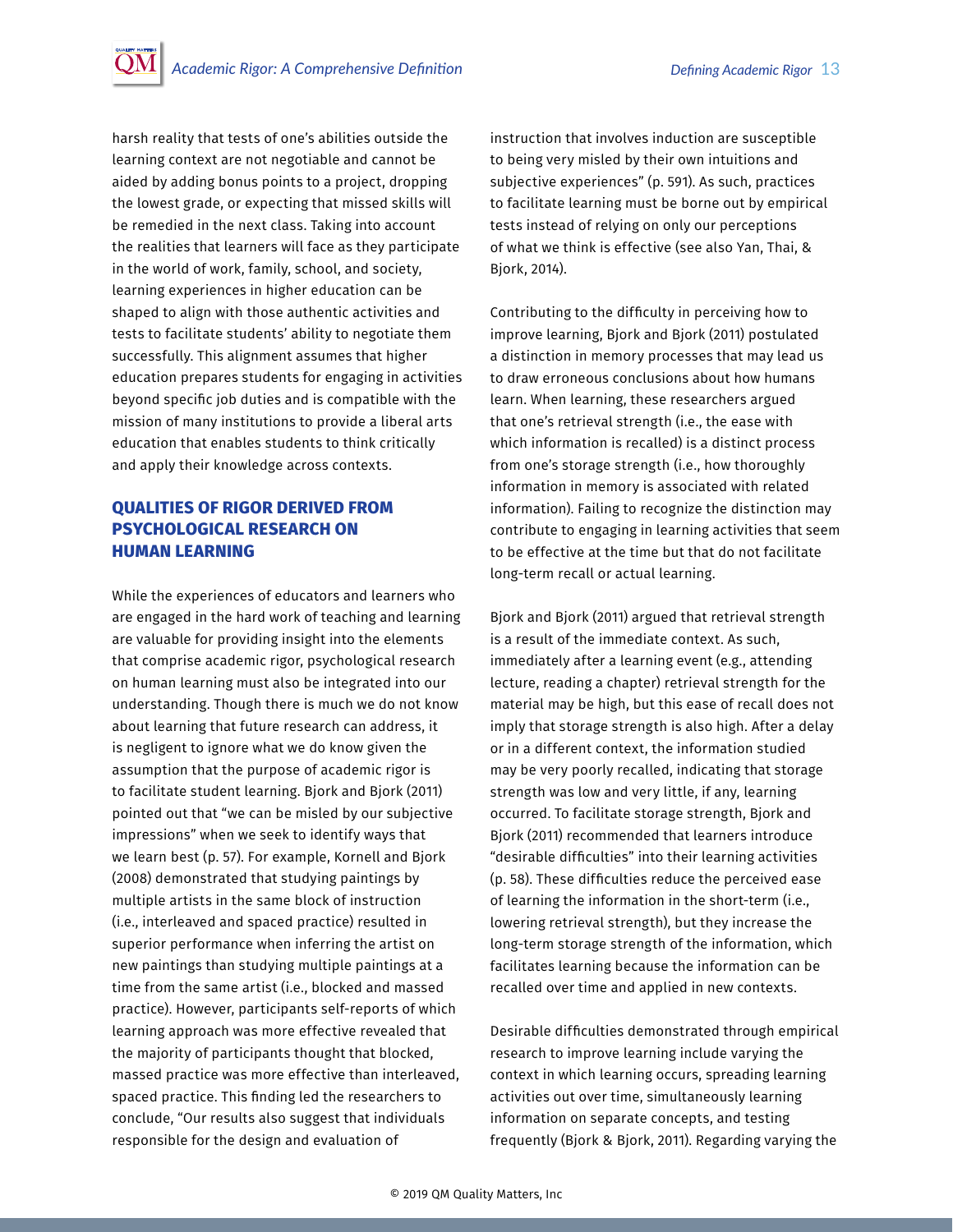context, a large body of research has demonstrated that memory is affected by incidental conditions in the environment in which learning occurs, and replicating these conditions during testing can facilitate memory (for a review and meta-analysis of context effects on memory see Smith & Vela, 2001). But, this facilitation is limited because, when the context changes, the ability to recall the information is reduced. As such, learning events conducted in the same environment may increase one's sense of mastery because retrieval storage is high, aided by the context triggering memory, but storage strength could be low such that the information is unlikely to be recalled in a different context when the context clues are no longer present (Bjork & Bjork, 2011). This decline in recall indicates that the information was not deeply connected to other information, and limited learning occurred. Thus, although features of the environment can serve as a mnemonic device, it is unlikely that this type of recall, triggered by irrelevant features and limited to a particular context, would be the goal of instruction. Instead, the goal is more likely to be durable learning that can be applied across contexts so studying in a variety of contexts should facilitate this ability.

In addition to varying the context, spreading learning activities out over time is associated with improvements in memory. In a meta-analytic review of research on massed practice, in which studying was grouped with no rest interval, compared to spaced practice, in which studying was distributed over time and interspersed with rest periods, spaced practice was superior for both acquisition performance (i.e., tested immediately) and retention performance (i.e., tested after at least a 24-hour delay; Donovan & Radosevich, 1999). Though this effect was robust, it was moderated by type of task, with more complex tasks demonstrating smaller effect sizes, and length of rest periods between study sessions, indicating some tasks may need longer rest intervals than others. Future research is needed to clarify these boundary conditions. Taken together, the empirical research on varying the context while studying and distributing practice over time are consistent with one of the qualities of academic rigor noted in Draeger et al. (2013) and Draeger et al. (2015).

Participants in these studies reported that spending time preparing for class, presumably by engaging with the academic content of coursework beyond the time devoted to it in class, was a quality of rigor. This observation aligns well with the research-based evidence that learners should study in more than one environment and spread study sessions out over time to facilitate learning.

Distinct from spaced practice, simultaneously learning information on separate but related concepts (i.e., interleaved practice) has also been demonstrated to support learning. In an empirical test that controlled the effect of spacing while varying the skills practiced, Taylor and Rohrer (2010) demonstrated that interleaving information (i.e., intermingling practice of formulas for the face, edges, corners, and angles of a prism) led to superior performance on a test that required students to identify a problem type and its solution after a 24-hour delay. The researchers argued that students who had to attend to the problem type during interleaved practice to select the appropriate formula were better able to discriminate among problems than those who did not have to attend to problem type during blocked practice; blocked practice provided mere repetition of the same formula, so matching a problem type to its formula could be ignored, which ultimately impaired test performance. Though interleaving material led to superior performance at test compared to blocked practice, opposite results were obtained during the initial practice sessions. Students in the interleaving condition performed significantly worse than students in the blocked condition during initial practice of the skills. This initial performance decrement with long-term learning benefit at later testing is consistent with the distinction between retrieval strength (i.e., performance in the immediate context) and storage strength (i.e., performance after a delay or in a new context) theorized by Bjork and Bjork (2011). As such, interleaving information during study provides a desirable difficulty such that initial performance is impaired but later performance is facilitated.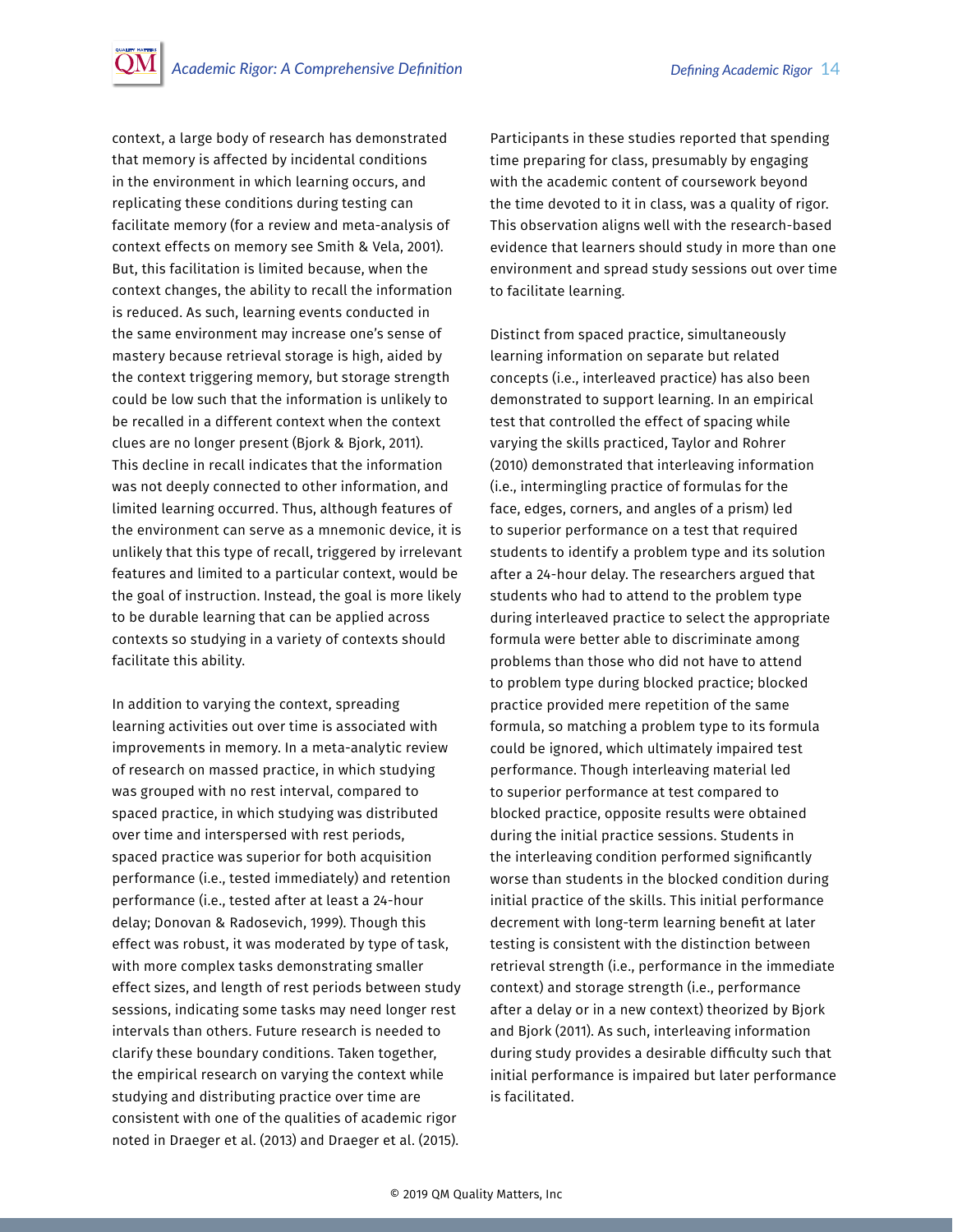Empirical research also supports frequent testing to promote learning. Roediger and Karpicke (2006) summarized the results of several studies demonstrating that testing has a direct effect on memory in addition to the mediated effects it may have. Regarding the mediating effects, frequent tests may facilitate learning indirectly via a variety of behaviors such as motivating students to study at regular intervals, providing opportunities to learn from mistakes, and presenting clues to important concepts and so on, but even beyond these behaviors, the mere act of testing memory has a direct effect on learning. In other words, taking a test is more beneficial to learning than spending a comparable amount of time restudying the information. Though repeated studying may have short-term learning benefits (similar to blocked vs. interleaved practice), when retested after a delay, those who took a test on the information performed better than those who restudied the information. These researchers suggested that the act of retrieving information from memory strengthens the memory for it, a process that is not dependent upon additional exposure to the information (e.g., overlearning). Consistent with desirable difficulties, taking a test instead of repeated studying impairs short-term learning, but it promotes long-term learning, a counterintuitive effect that may be limiting its application in educational contexts because, as Roediger and Karpicke (2006) argued, "people often do not voluntarily engage in difficult learning activities, even though such activities may improve learning" (p. 199).

Because these desirable difficulties impair initial learning, our perceptions may lead us to erroneous conclusions that they should be avoided. But, in doing so, we are not setting the conditions to promote learning, and we are not likely to realize it. We must rely on empirical research to reveal techniques to improve learning that our perceptions cannot. Further, to capitalize on the learning benefits that desirable difficulties provide, students will likely need explanations and assistance because they may resist what they initially perceive as undesirable, and  $-$  as previously argued  $-$  potentially unnecessary, difficulties.

Creating convincing arguments that desirable difficulties are beneficial to learning may be made more difficult by the tendency of learners to underestimate the need for and value of studying. Unfortunately, those who most need to study to improve skills (i.e., performing in the lowest quartile on tests) are at the greatest risk of not realizing their own lack of competence (i.e., the Dunning-Kruger effect). Kruger and Dunning (1999) argued that "the skills that engender competence in a particular domain are often the very same skills necessary to evaluate competence in that domain" (p. 1121). As such, when individuals lack competence in a given skill, they also lack the ability to accurately evaluate their own lack of competence. Kruger and Dunning (1999) demonstrated low-performing individuals' inability to accurately judge their own abilities in content domains including humor, logical reasoning, and English grammar. Individuals who performed in the lowest quartile reported the largest discrepancies when estimating their perceived ability and their perception of how well they performed on these tasks. These gaps in perceived vs. actual performance were attributed to deficits in metacognitive skills, which were corrected when participants were taught strategies to increase their skills. Thus, low-performing individuals can improve their performance on tasks, but they may not be likely to do so because they do not recognize their own incompetence, and they do not receive or do not effectively take advantage of the feedback they do receive.

Kornell and Bjork (2009) demonstrated a stability bias in human memory such that humans fail to predict how much their memory can change over time. In a series of experiments in which students reported their predictions of future learning, students consistently underestimated how much they would learn via repeated study and testing sessions, even in conditions in which they witnessed improvement in their performance across tests. The researchers concluded that estimates of one's memory are stable such that individuals predict little change from their current memory state despite being provided opportunities to study. These perceptions are in direct contrast to simultaneously holding the belief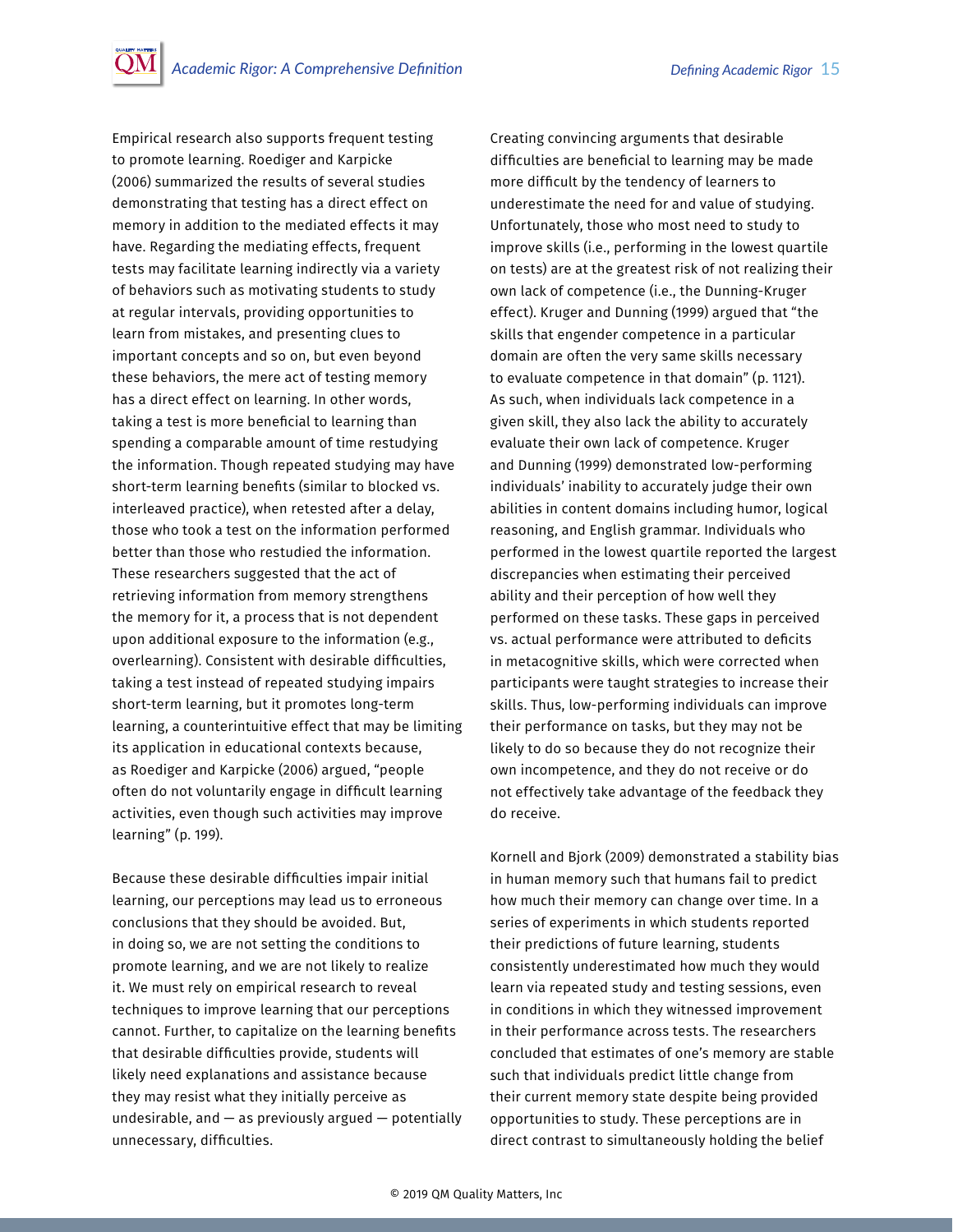<span id="page-15-0"></span>that studying is beneficial for learning. Results from the research indicated that though individuals hold positive beliefs about studying, they are at risk of not applying those beliefs as they underestimate how much they can learn from studying.

#### **AN INTEGRATED DEFINITION OF ACADEMIC RIGOR**

Given memory biases and limitations in accurately perceiving conditions that promote learning, we must seek multiple routes to gain information to create practices that promote academic rigor. Research on human learning provides recommendations that are not fully captured by faculty members' and students' descriptions of academic rigor; each type of information provides unique insights. Thus, to best facilitate learning, an interdisciplinary approach that is open to new information as it develops is needed. As our knowledge of how to facilitate learning expands, the conditions to promote rigor will increase as well.

As such, academic rigor is an ongoing process of setting the conditions to promote learning. Though it is associated with desirable difficulties, cognitive effort, and time dedicated to academic tasks, academic rigor is a positive quality of the learning environment because its goal is to promote student learning, the purpose of higher education. Conceptualized as conditions that are set to facilitate learning allows these conditions to be objectively observed and evaluated along with their relationship to artifacts students produce as evidence of learning. Further, these conditions apply to any learning context; they are not limited to only higher-level courses or elite student samples (e.g., graduate work or other advanced study). Though higher-level courses will differ in curriculum and the types of cognitive effort expected, all learning contexts can be examined in terms of the conditions set to foster learning, and such an examination of context is necessary to document academic rigor. Merely stating that academic rigor exists or offering as evidence of learning static, indirect artifacts (e.g., a list of curriculum or course learning objectives, summative course grade, grade point

average, standardized test score) is insufficient to demonstrate academic rigor. Instead, teachers need opportunities to reveal how the process of academic rigor plays out in specific learning contexts. Just as academic rigor requires multiple perspectives to inform its definition, it also requires multiple lines of evidence to demonstrate its existence. *Defining academic rigor as intentionally crafted and sequenced learning activities and interactions that are supported by research and provide students the opportunity to create and demonstrate their own understanding or interpretation of information and support it with evidence allows for the consideration of multiple factors that can facilitate or undermine rigor.*

### **Intentionally crafted and sequenced learning activities and interactions that are supported by research**

Central to this definition is the instructor's or faculty member's role in crafting and sequencing learning activities and interactions that promote learning. Because academic rigor pertains to the conditions that surround learning, the teachers' responsibility for planning learning experiences and supporting students as they pursue them is critical. Consistent with descriptions of rigor derived from experience, teachers, trainers, and others who design learning opportunities need to be aware of the knowledge, skills, and abilities that students will need in their careers so that curriculum, assignments, and projects with real world relevance are included. This recommendation from those in the field also implies that faculty members must make decisions regarding the content, lessons, and habits of thought students will need in their personal lives as citizens. Though career-related learning activities and curriculum can be benchmarked against objectively stated position descriptions, job characteristics, and/or program accreditation requirements, learning activities intended to develop knowledge related to students' civic lives is more difficult to define. To mediate the effect of personal opinions, leanings, and biases, collaboration across faculty members with an explicit articulation of the learning outcomes targeted and how they will be applied is critical. This articulation of standards makes considerations of rigor and the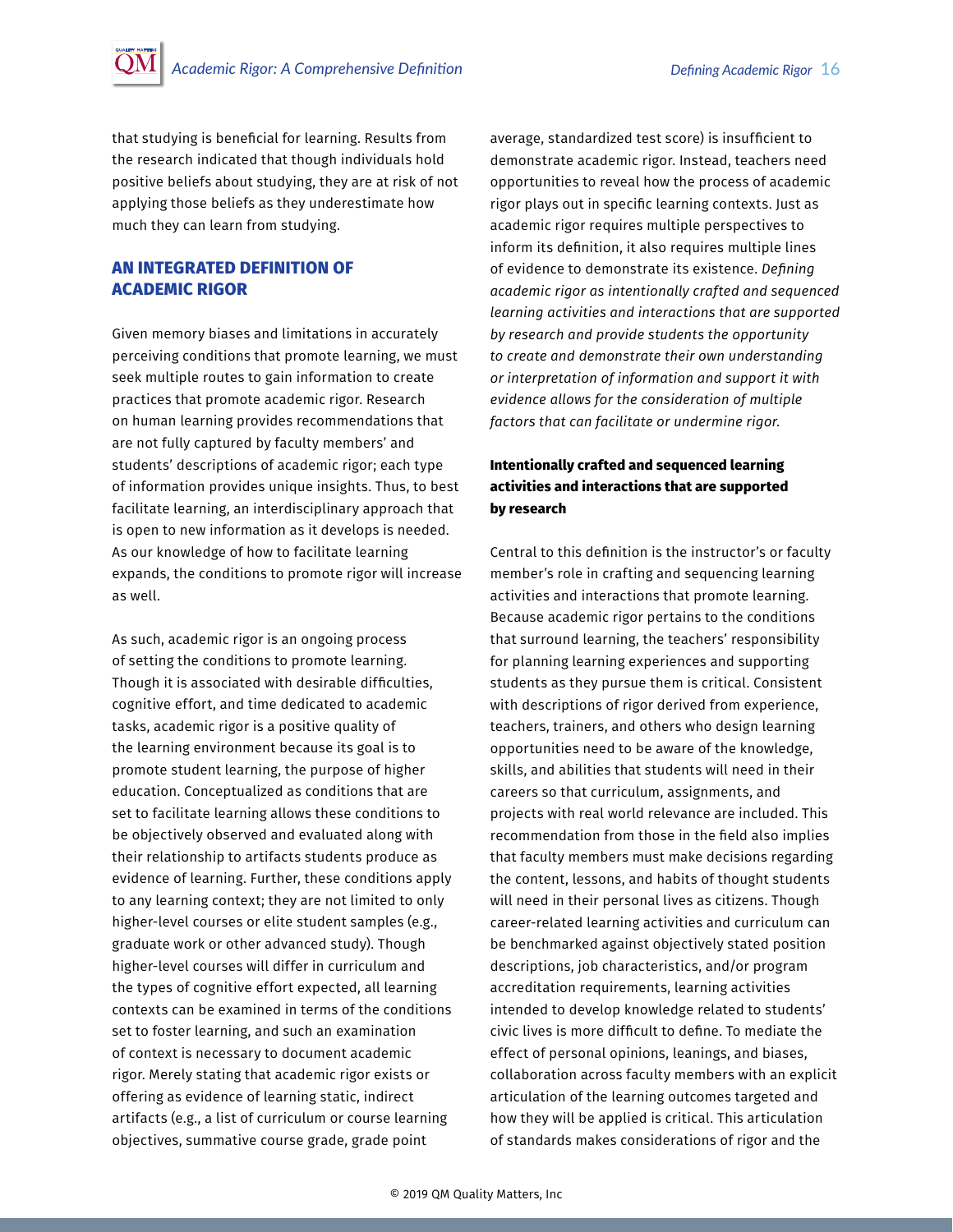<span id="page-16-0"></span>lessons to be learned in general education courses and other learning opportunities not directly aligned with a specific career path essential.

Beyond these considerations, qualities of the learning environment that are known via research, or suspected and subsequently tested, to facilitate learning should be intentionally and explicitly embedded into the context. For example, the schedule for course activities could require students to engage with particular content on multiple occasions, such as completing learning checks as they read, taking an end-of-chapter quiz, then completing a comprehensive exam across chapters. This strategy would take advantage of spaced practice, the testing effect, and interleaving to facilitate learning. Alternatively, students could write and revise, based on the instructor's taskspecific feedback, multiple drafts of a paper prior to submitting the final version. This iterative process would capitalize on spaced rehearsal of the content and deeper levels of processing guided by interaction with the instructor. Another alternative as suggested by Taylor and Rohrer (2010) would be to interleave multiple types of research descriptions requiring students to select the appropriate statistical analysis for the design instead of grouping several problems utilizing the same analysis, which fails to capitalize on this desirable difficulty (p. 846). Given the variety of examples that could be provided, teachers have considerable flexibility in crafting and sequencing learning activities and interactions when incorporating characteristics that support rigor to promote learning.

### **Opportunities for students to create their own understanding or interpretation of information**

As is obvious, student learning cannot be achieved without students playing an active role in creating their own understanding or interpretation of information. As such, the teacher's role is not to tell students what to know, understand, or believe; students must figure that out for themselves through the learning activities that teachers purposefully construct for them. To develop one's understanding, students must spend time engaging with the content

in multiple ways to enable it to become embedded with other knowledge. Teachers set expectations and requirements for students' interaction with content by the choices they make related to academic rigor. A plan that lacks rigor might require that students attend lectures, read sections of a text across time, and complete only a mid-term and a final exam. This plan falls short of fostering learning because it fails to explicitly incorporate several characteristics that are known to promote learning. In such a learning context, though some students may have strong study strategies in which they routinely test themselves, study in a variety of contexts, interleave their learning by periodically reviewing previous material while studying new material, and link what they are learning to what they already know, these study strategies to foster learning cannot be assumed nor can they be demonstrated by this plan. As previously noted, many of the strategies to promote long-term learning are counterintuitive, and students are unlikely to have discovered them on their own. Even if students have been taught these study strategies, they may fail to apply them if they are not expected to use them. As discussed, these strategies introduce difficulties that students may elect to avoid if possible.

Instead, conditions to foster learning must be intentionally embedded in the learning context so students can benefit from them regardless of their own level of study skills or self-discipline to use them. Thus, a plan that demonstrates academic rigor would be one that requires students to engage with content across time in a manner that capitalizes on techniques to promote learning. For example, students may attend class to seek answers to their questions, work cooperatively with peers, or perform application activities with the guidance of the teacher; read sections of text outside of class to formulate questions and prepare for recurrent quizzes; submit written assignments that are revised based on peer and/or teacher feedback; and complete projects that require an application and integration of skills learned previously. Such a learning context would set the conditions for students to create their own understanding or interpretation of information through processes demonstrated to facilitate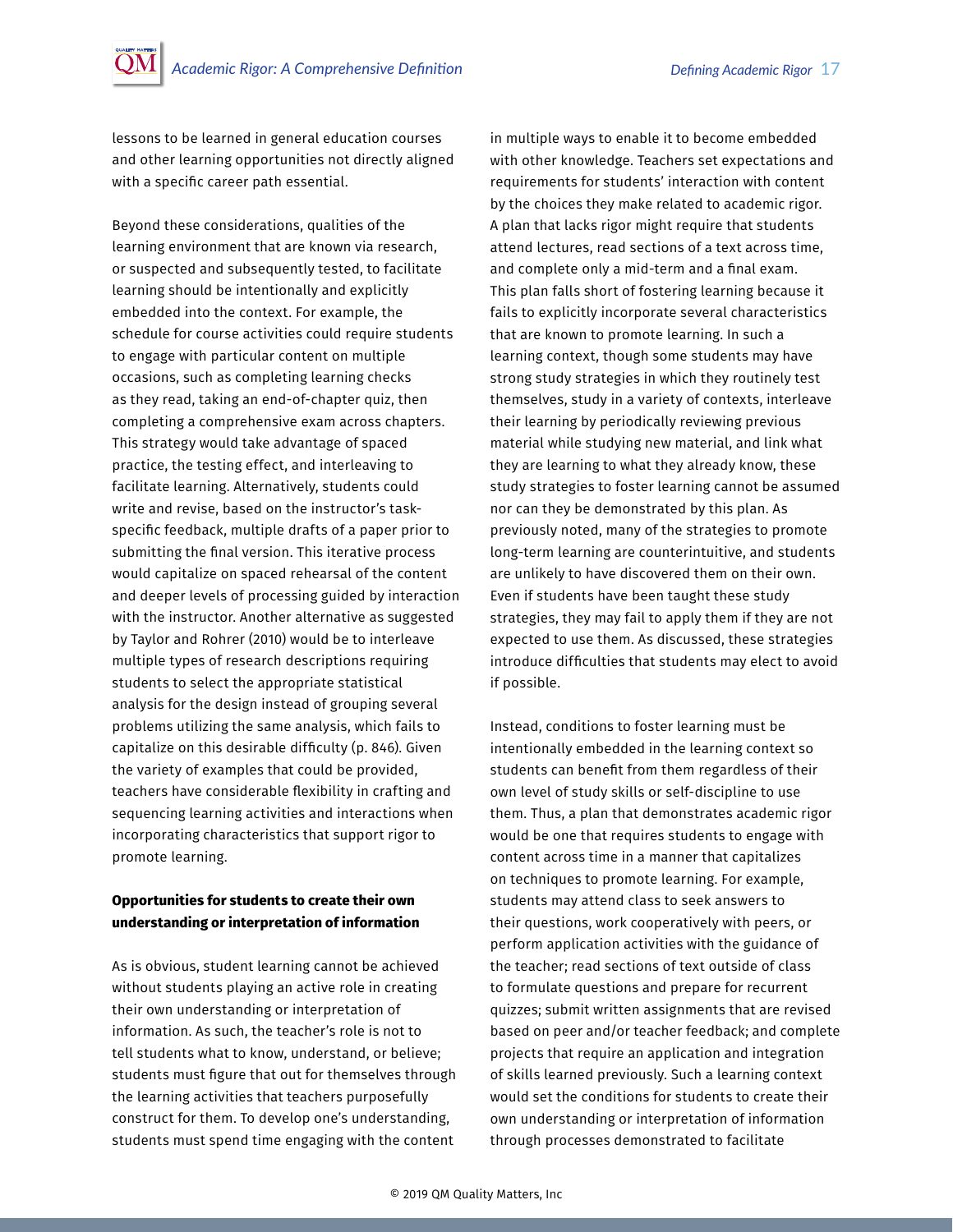<span id="page-17-0"></span>learning, and an examination of the learning activities and their sequence provides evidence to support a claim of rigor because they can be directly linked to techniques that foster learning.

When conceptualized in this manner, it is clear that student learning is the sole responsibility of the student. But, students can - and should - be assisted with this task when the context is crafted in such a way that it is based on how we as humans learn, when teachers provide resources to support learners as they grapple with creating meaning, and when the context does not allow these processes to be circumvented (e.g., setting high expectations and standards that are not negotiable). When crafting opportunities for students to create their own understanding or interpretation, the learning context should not only incorporate techniques to foster learning, it must also include procedures for protecting learning. Teachers are responsible for creating conditions in which students will not be rewarded for social loafing (e.g., Harding, 2018), cheating, guessing, or providing minimal evidence of work. Instead, the context must be designed so that learning is protected by strategies such as holding students individually accountable for their work and not providing credit for work that was not performed.

### **Opportunities for students to demonstrate their understanding or interpretation of information**

To prevent efforts to circumvent engagement in learning tasks, providing opportunities for students to demonstrate their own understanding or interpretation of information is essential. These demonstrations provide evidence that students are engaging with the academic content as expected in the plan for learning. Without student-produced artifacts related to the learning context, there is no evidence that students are engaged in learning. For example, though teachers may assume that students are reading text material because it was assigned, in the absence of a student-produced artifact related to that assignment, there is no evidence the reading was actually completed. By providing students opportunities to demonstrate their understanding or interpretation on an ongoing basis, teachers are not only facilitating learning they are also creating opportunities to document academic rigor. But, rigor cannot be demonstrated through simple heuristics such as the sheer number or length of assignments that students must submit. As noted in the description of rigor derived from experience, students must be engaged in higherorder thinking via active cognitive engagement with the task (e.g., Draeger et al., 2013). These processes are also required of teachers, administrators, and others as they assess the conditions set to support claims of academic rigor. Instead of simple short cuts, a thoughtful examination of the learning context, how it capitalizes on techniques to facilitate learning, and the alignment of student artifacts to demonstrate learning based on the content and learning objectives must be considered.

The nature of student-produced artifacts to demonstrate understanding or interpretation will vary based on qualities of the learning context, such as the curriculum and the stated learning outcomes. For example, the level of the course (e.g., introductory vs. advanced) will require that students engage the content and demonstrate their mastery of it in different ways. Students who are initially learning concepts may be expected to demonstrate their understanding or interpretation of the information by providing evidence that they comprehend it or can apply it to solve closely related problems. Students who have more experience with the content (e.g., seniors, graduate students) will be expected to engage in more complex cognitive tasks such as analyzing, synthesizing, or evaluating. As Stanny (2016) pointed out after examining action verbs in various lists based on Bloom's Taxonomy, intended to facilitate writing learning outcomes, a consideration of only the action verb to operationalize the nature of cognitive processing expected of students is insufficient because "independent of context, many words have several meanings, which contributes to ambiguity about the level of cognitive skill intended" (p. 8). Stanny (2016) argued that instead of relying merely on verbs, which are likely to be variously categorized across lists, the context surrounding the terms used to describe the nature of learning goals must also be considered. As such, when creating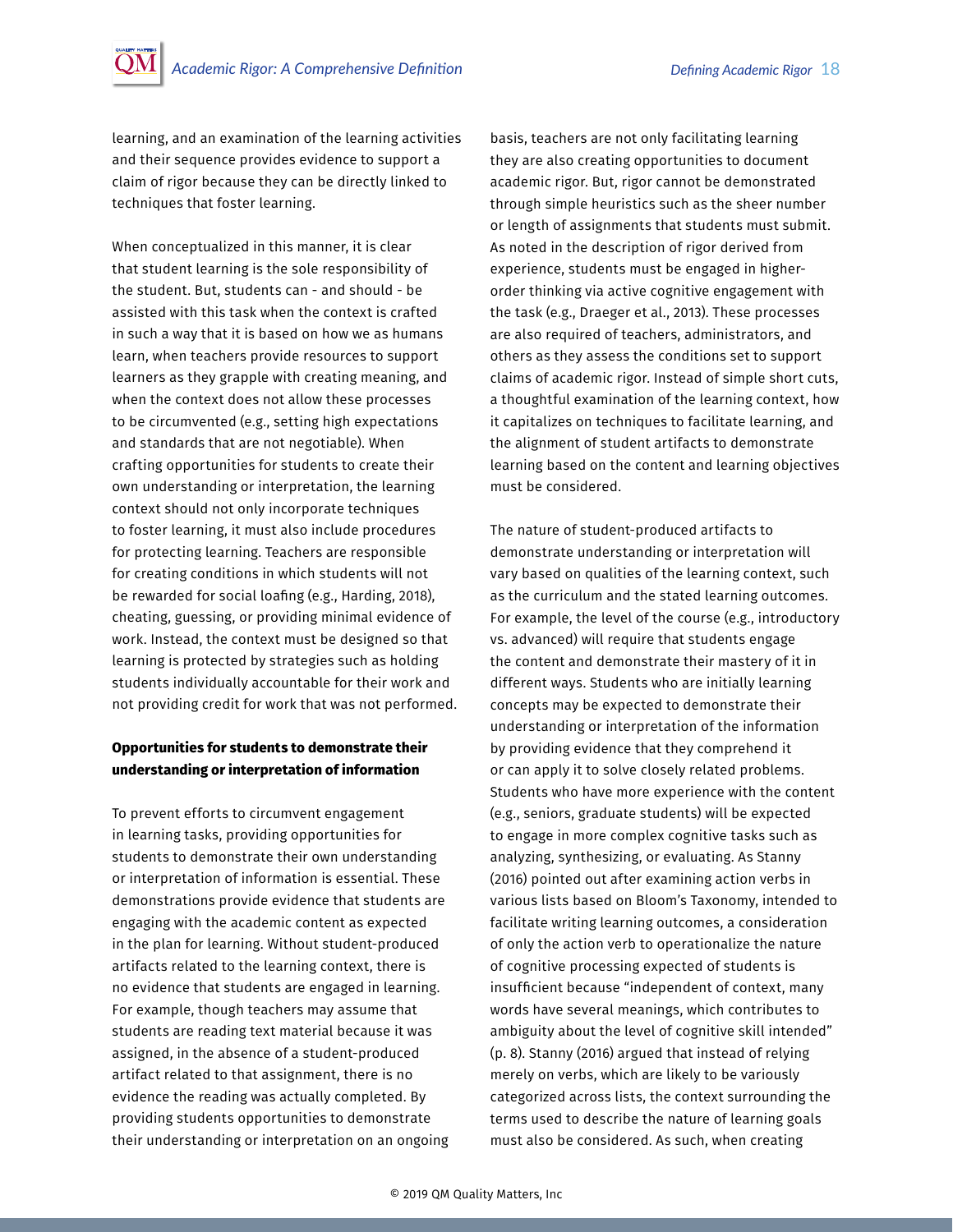<span id="page-18-0"></span>and evaluating the opportunities that students are provided to demonstrate their understanding or interpretation, the goals for learning must be stated in a manner that describes the nature of the cognitive activity expected that is aligned with the conditions set for learning.

## **Opportunities for students to support their understanding or interpretation of information with evidence**

Setting conditions that foster academic rigor to facilitate learning provides students opportunities to shift beyond merely relying on the teacher's word as an authority figure to becoming owners of the information as it becomes increasingly interconnected with their other knowledge and is supported with evidence. The learning context

# Conclusion

The proposed definition of academic rigor accommodates research supporting the efficacy of teaching techniques on student learning from a variety of disciplines. It does not prescribe specific techniques as it is inclusive of practices that are supported by research to document their efficacy, and this definition accommodates new research on practices yet unstudied. As such, educators have the should include the resources students need to locate and utilize evidence in support of their arguments (i.e., cultural tools referenced by Whitaker, 2016). The type of evidence students may use to support their interpretations may involve less complex arguments such as citing a rule to more complex rationale such as deriving conclusions from multiple sources or making inferences to other contexts. As learners craft their own understandings, the interpretations and evidence they provide should be based in reality and be defensible, though this does not imply that the rationale has to be "right" (i.e., closed ended or completely consistent with the teacher's interpretation). As learning advances, students should be expected to provide increasingly sophisticated evidence to support their arguments as they engage in more complex cognitive processing of information.

flexibility to utilize teaching practices that suit them that are supported by research evidence without limiting faculty members to particular techniques. This perspective acknowledges that not all techniques are equally effective at promoting student learning and calls for research to enable educators to gauge efficacy of techniques to best facilitate student learning.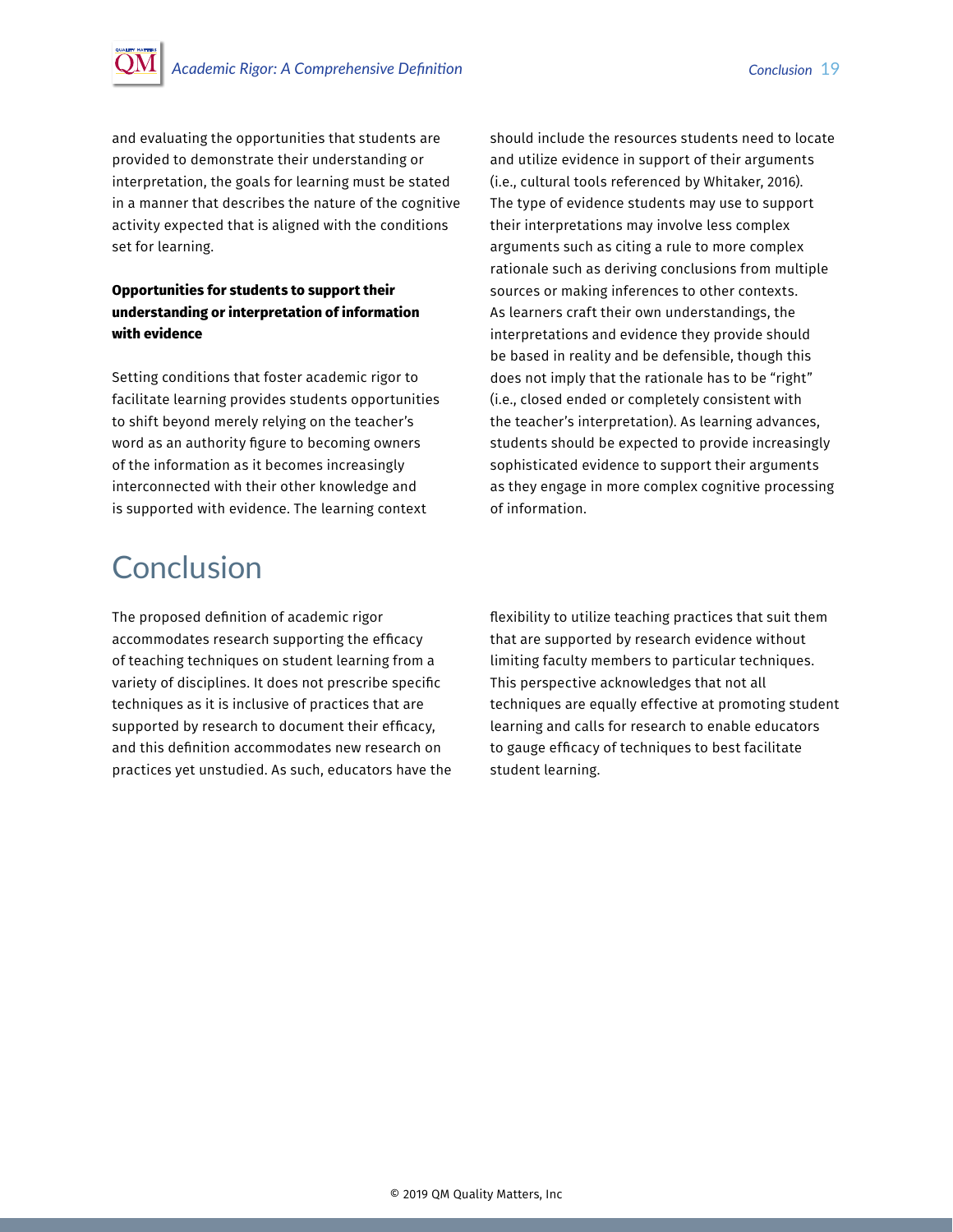<span id="page-19-0"></span>

## References

Arum, R., & Roksa, J. (2011). *Academically adrift: Limited learning on college campuses*. Chicago, IL: University of Chicago Press.

Arum, R., & Roksa, J. (2014). *Aspiring adults adrift: Tentative transitions of college graduates*. Chicago, IL: University of Chicago Press.

Bjork, E. L., & Bjork, R. A. (2011). Making things hard on yourself, but in a good way: Creating desirable difficulties to enhance learning. In M. A. Gernsbacher, R. W. Pew, L. M. Hough, & J. R. Pomerantz (Eds.) *Psychology and the real world: Essays illustrating fundamental contributions to society* (pp. 56-64). New York, NY: Worth.

Blaich, C., & Wise, K., (2011, January). From gathering to using assessment results: Lessons from the Wabash National Study. (Occasional Paper #8). Urbana, IL: University of Illinois and Indiana University, National Institute for Learning Outcomes Assessment. Retrieved from http://www.learningoutcomeassessment.org/documents/ wabash\_001.pdf

Chen, J. C. (2014). Teaching nontraditional adult students: Adult learning theories in practice. *Teaching in Higher Education*, 19(4), 406-418. doi: 10.1080/13562517.2013.860101

Donovan, J. J., & Radosevich, D. J. (1999). A meta-analytic review of the distribution of practice effect: Now you see it, now you don't. *Journal of Applied Psychology*, 84(5), 795-805.

Draeger, J., del Prado Hill P., Hunter, L. R., & Mahler, R. (2013). The anatomy of academic rigor: The story of one institutional journey. *Innovative Higher Education*, 38, 267-279.

Draeger, J., del Prado Hill, P., & Mahler, R. (2015). Developing a student conception of academic rigor. *Innovative Higher Education*, 40(3), 215-228. doi: 10.1007/s1075 5-014-9308-1

Francis, C. (2018). Academic rigor in the college classroom: Two federal commissions strive to define rigor in the past 70 years. *New Directions for Higher Education*, 181, 25-34. doi: 10.1002/he.20268

Graham, C., & Essex, C. (2001). Defining and ensuring academic rigor in online and on-campus courses: Instructor perspectives. Annual Proceedings National Convention of the Association for Educational Communications and Technology, 1-2, 330-337.

Harding, L. M. (2018). Students of a feather "flocked" together: A group assignment method for reducing free-riding and improving group and individual learning outcomes. *Journal of Marketing Education*, 40(2), 117-127. doi: 10.1177/0273475317708588

Hartley, M., & Morphew, C. C. (2008). What's being sold and to what end? A content analysis of college viewbooks. *Journal of Higher Education*, 79(6), 671-691.

Hathcoat, J. D., Sundre, D. L., & Johnston, M. M. (2015). Assessing college students' quantitative and scientific reasoning: The James Madison University story. *Numeracy*, 8(1), Article 2. doi: http://dx.doi.org/10.5038/1936- 4660.8.1.2 Retrieved from https://scholarcommons.usf.edu/numeracy/vol8/iss1/art2/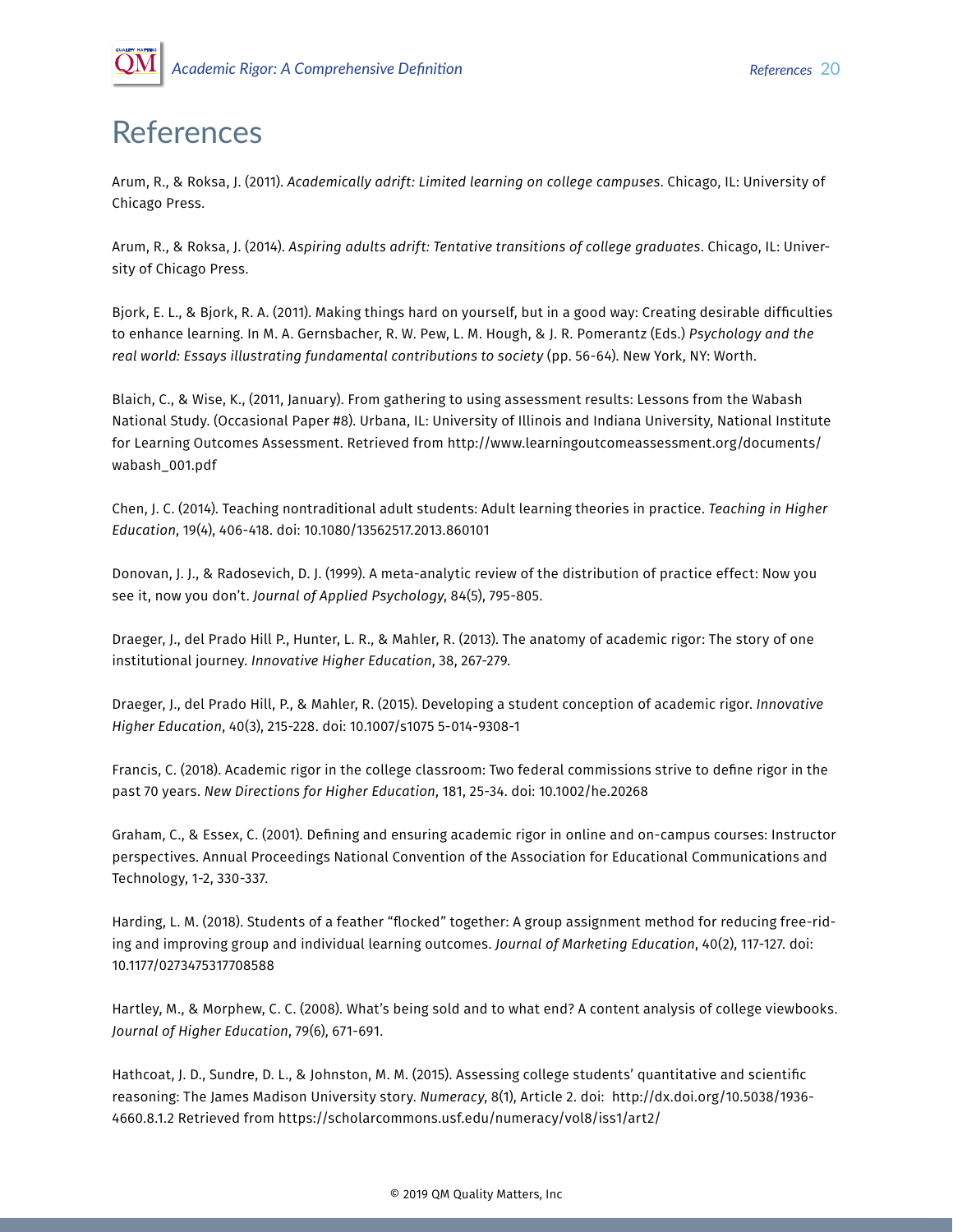

Hechinger Institute. (2009). Understanding and reporting on academic rigor. Retrieved from http://hechinger. tc.columbia.edu/primers/Hechinger\_Institute\_Rigor\_Primer.pdf

Hutchings, P., Huber, M. T., & Ciccone, A. (2011). *The scholarship of teaching and learning reconsidered: Institutional integration and impact*. San Francisco, CA: Jossey-Bass.

Jaschik, S., & Lederman, D. (2018). 2018 survey of community college presidents: A study by *Inside Higher Ed* and Gallup. Retrieved from https://www.insidehighered.com/booklet/2018-survey-community-college-presidents

Keller, C. M. (2018). Reframing rigor: Implication for institutional practice and policy. *New Directions for Higher Education*, 181, 89-96. Retrieved from https://onlinelibrary.wiley.com/doi/full/10.1002/he.20273

Kornell, N., & Bjork, R. A. (2008). Learning concepts and categories: Is spacing the "enemy of induction"? *Psychological Science*, 19(6), 585-592.

Kornell, N., & Bjork, R. A. (2009). A stability bias in human memory: Overestimating remembering and underestimating learning. *Journal of Experimental Psychology: General*, 138(4), 449-468.

Kruger, J., & Dunning, D. (1999). Unskilled and unaware of it: How difficulties recognizing one's own incompetence lead to inflated self-assessments. *Journal of Personality and Social Psychology*, 77(6), 1121-1134.

Labaree, D. F. (1997). Public goods, private goods: The American struggle over educational goals. *American Educational Research Journal*, 34(1), 39-81.

Mathers, C. E., Finney, S. J., & Hathcoat, J. D. (2018). Student learning in higher education: A longitudinal analysis and faculty discussion. *Assessment & Evaluation in Higher Education*, 43(8), 1211-1227.

Morphew, C. C., & Hartley, M. (2006). Mission statements: A thematic analysis of rhetoric across institutional type. *Journal of Higher Education*, 77(3), 456-471.

Pleitz, J. D., MacDougall, A. E., Terry, R. A., Buckley, M. R., & Campbell, N. J. (2015). Great expectations: Examining the discrepancy between expectations and experiences on college student retention. *Journal of College Student Retention: Research, Theory & Practice*, 17(1), 88-104.

Roediger, H. L., & Karpicke, J. D. (2006). The power of testing memory: Basic research and implications for educational practice. *Perspectives on Psychological Science*, 1, 181-210. doi: 10.1111/j.1745-6916.2006.00012.x

Roohr, K. C., Liu, H., & Liu, O. L. (2017). Investigating student learning gains in college: A longitudinal study. *Studies in Higher Education*, 42(12), 2284-2300. doi: 10.1080/03075079.2016.1143925

Ryan, J. J., Anderson, J. A., & Birchler, A. B. (1980). Student evaluation: The faculty responds. *Research in Higher Education*, 12(4), 317-333.

Saichaie, K., & Morphew, C. C. (2014). What college and university websites reveal about the purposes of higher education. *Journal of Higher Education*, 85(4), 499-530.doi: 10.1353/jhe.2014.0024